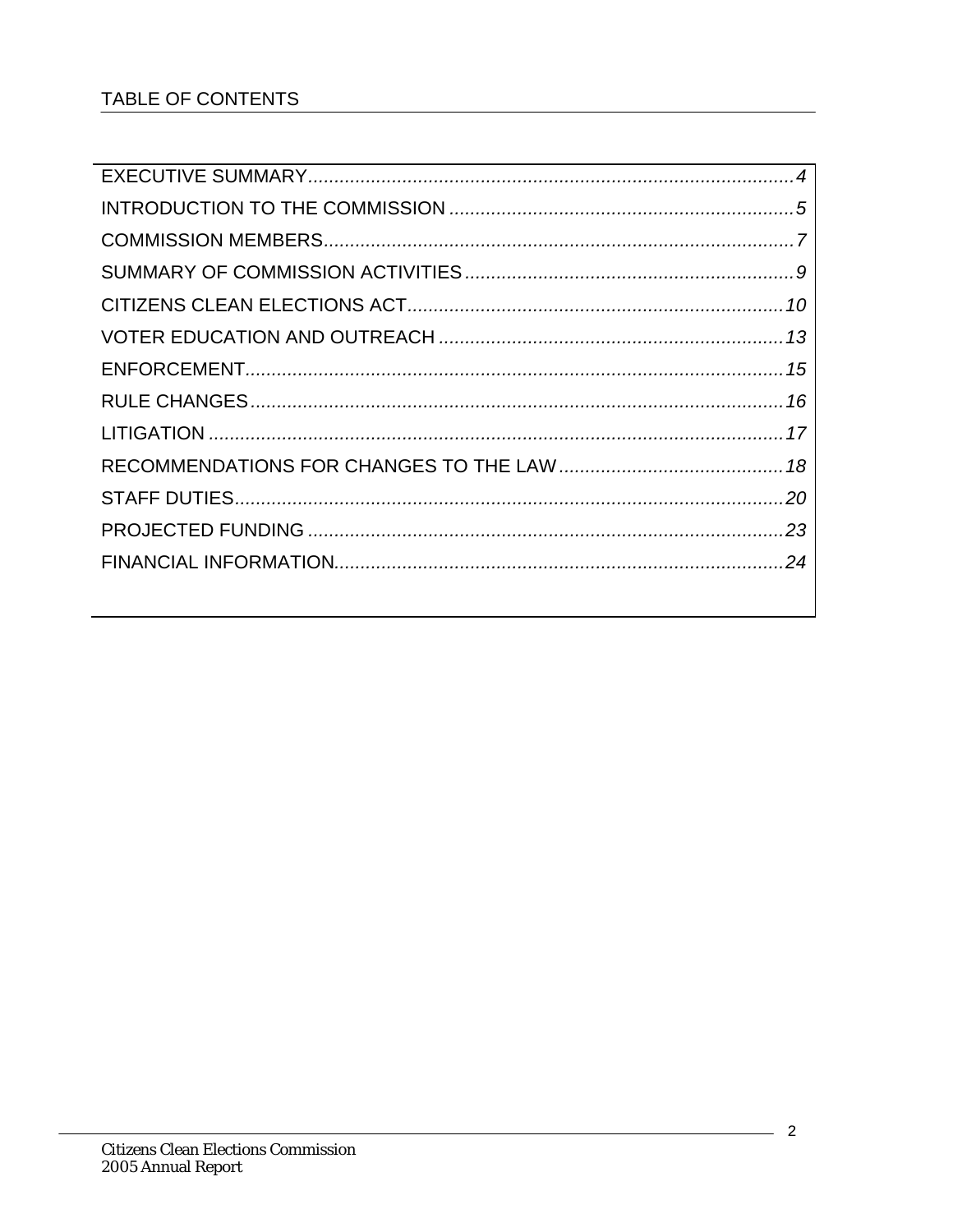

----

**Marcia Busching**  Chair

**Kathleen Detrick Ermila Jolley Tracey Bardorf Gary Scaramazzo**  Commissioners

## **State of Arizona Citizens Clean Elections Commission**

1616 W. Adams, Suite 110 - Phoenix, Arizona 85007 - Tel (602) 364-3477 - Fax (602) 364-3487 - www.azcleanelections.gov

To The Honorable Janet Napolitano Governor of Arizona

March 1, 2006

Dear Governor Napolitano:

Pursuant to Arizona Revised Statutes (A.R.S.) § 16-956(B)(3), the Citizens Clean Elections Commission (Commission) submits its 2005 Annual Report.

In 1998, the voters of Arizona passed the Citizens Clean Elections Act. The Commission celebrates these seventh anniversary of the Act through the continued commitment of upholding the letter and spirit of the Act. With the knowledge and experience gained through the last three election cycles, the Commission strives to improve the effectiveness of the administration of the public funding program, voter education, and candidate training.

The Commission accomplished its goals set in 2005, and looks forward to a productive and successful election year.

Respectfully Yours,

Masua J. Busch

Marcia Busching, Chair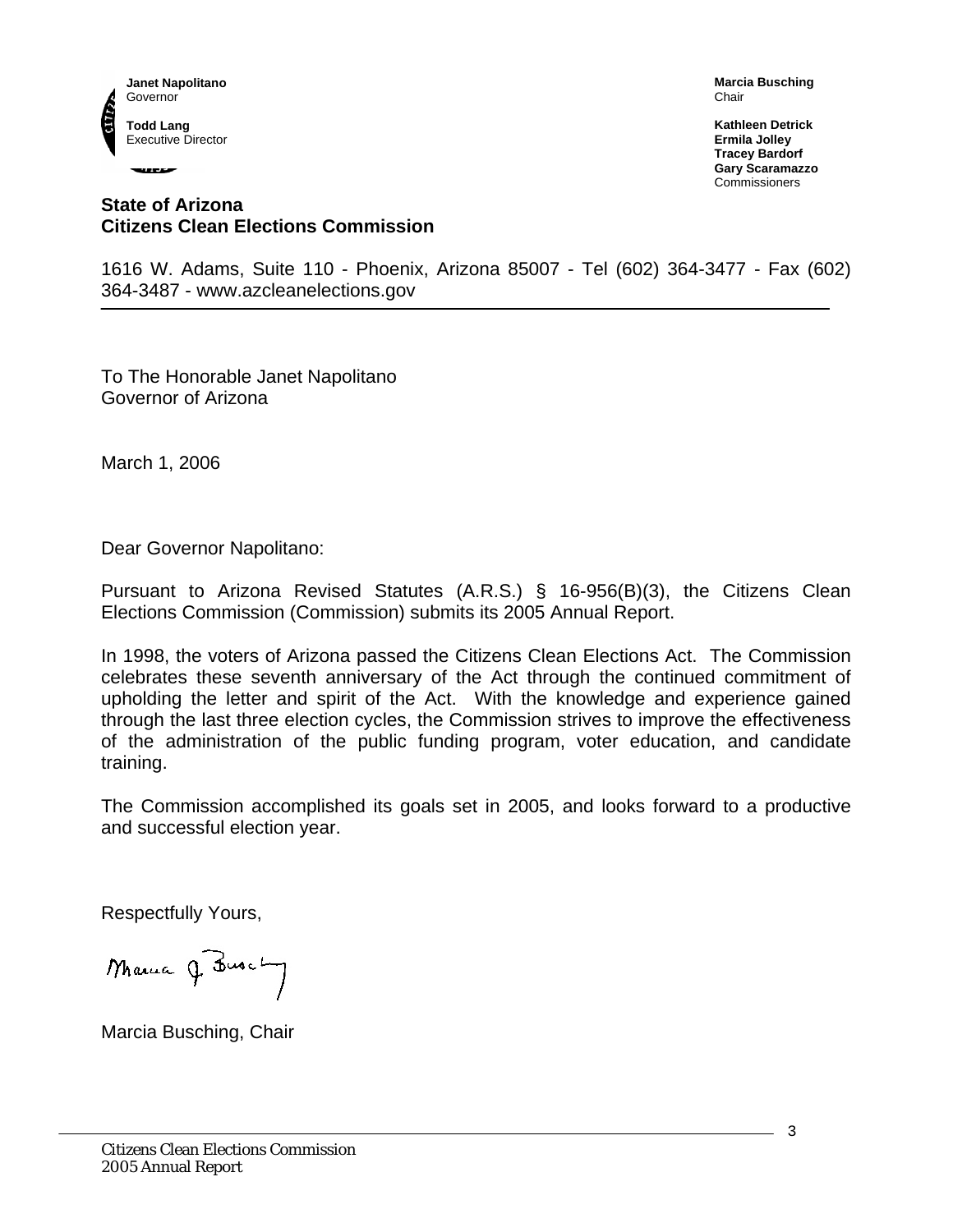## <span id="page-3-0"></span>**EXECUTIVE SUMMARY**

The Citizens Clean Elections Commission is charged with the administration of the Clean Elections Act. Although 2005 was not an election year, the Commission remained active on a variety of levels.

Throughout 2005, the Citizens Clean Elections Commission (Commission) continued to implement and administer the Citizens Clean Elections Act by issuing new regulations and by improving the process to disburse public funding to qualified candidates. The Commission also emphasized education of Arizonans and accessibility of information provided to the public. A January, 2006 telephone survey conducted by the Behavior Research Center demonstrated that the effort of 2005 was important. Of those surveyed, 49% of respondents were not familiar with the program. But the survey revealed that among those with an awareness of the Clean Elections Act, an overwhelming 85% felt it was somewhat or very important that the Clean Elections Act continue.

Commission staff conducted training classes across the state throughout the year, including 25 speaking engagements to civic groups in 2005. In October 2005 staff began the Participating Candidate Workshops for the 2006 election cycle. In addition to providing information about the Clean Elections Act, the workshops also provided instruction on the use of the campaign finance software, all campaign finance reporting requirements, and bookkeeping.

The majority of complaints regarding the 2004 election cycle were resolved in 2005. Of the fifty-three 2004 election cycle enforcement cases resolved in 2005, 43 were dismissed, one was dismissed without prejudice, eight were settled, and one resulted in an enforcement order.

The Clean Elections Fund revenue steadily increased over the year. The Fund was at \$26.2 million at the end of 2005. Much of this balance will be used to fund participating legislative and statewide candidates for the 2006 election. After the election cycle, the Commission will review the four-revenue projections and will determine if any monies can be given to the Arizona General Fund.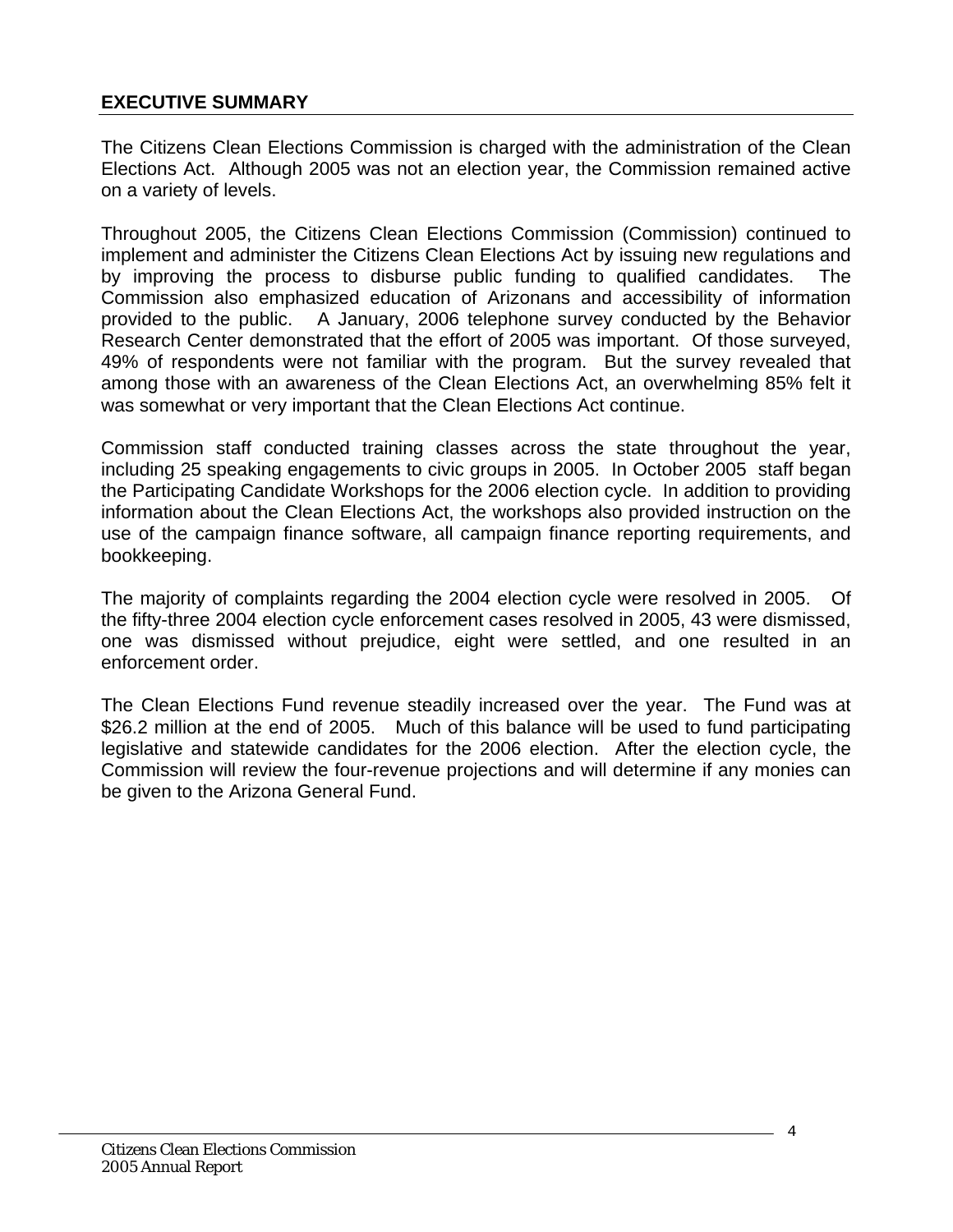## <span id="page-4-0"></span>**Mission Statement:**

To fairly, faithfully and fully implement and administer the Arizona Citizens Clean Elections Act.

## **Vision Statement:**

Through the successful implementation of the Arizona Citizens Clean Elections Act, the Commission seeks to improve the integrity of Arizona state government and promote public confidence in the Arizona political process.

## **Authority:**

The Citizens Clean Elections Commission was established by the enactment of the Citizens Clean Elections Act, A.R.S., Title 16, Chapter 6, Article 2. In addition to administering the provisions of Article 2, the Commission promulgates rules and enforces A.R.S. §§ 16-940 through 16-961.

## **Membership**:

The Commission consists of 5 members:

- No more than 2 shall be members of the same political party.
- No more than 2 shall be residents of the same county.
- No one shall be appointed who does not have a party registration that has been continuously recorded for at least 5 years immediately preceding appointment, with the same political party or as an independent.
- Each candidate shall be a qualified elector who has not, in the previous 5 years in this state, been appointed to, elected to or run for any public office, including precinct committeeman, or served as an officer of a political party.
- A member of the Commission shall serve no more than one term and is not eligible for reappointment.
- No Commissioner, during his or her tenure or for 3 years thereafter, shall seek or hold any other public office, serve as an officer of any political committee or employ or be employed as a lobbyist.

## **Function**:

The Commission holds regular monthly meetings, which are open to the public.

The Commission annually elects a chair. In December 2004, Commissioner Marcia Busching was elected as the Chair of the Commission for 2005.

Core functions of the Commission include provision of public funding to qualified candidates; publishing voter education pamphlets and sponsoring debates; administering the Clean Elections Fund; and enforcing campaign finance laws.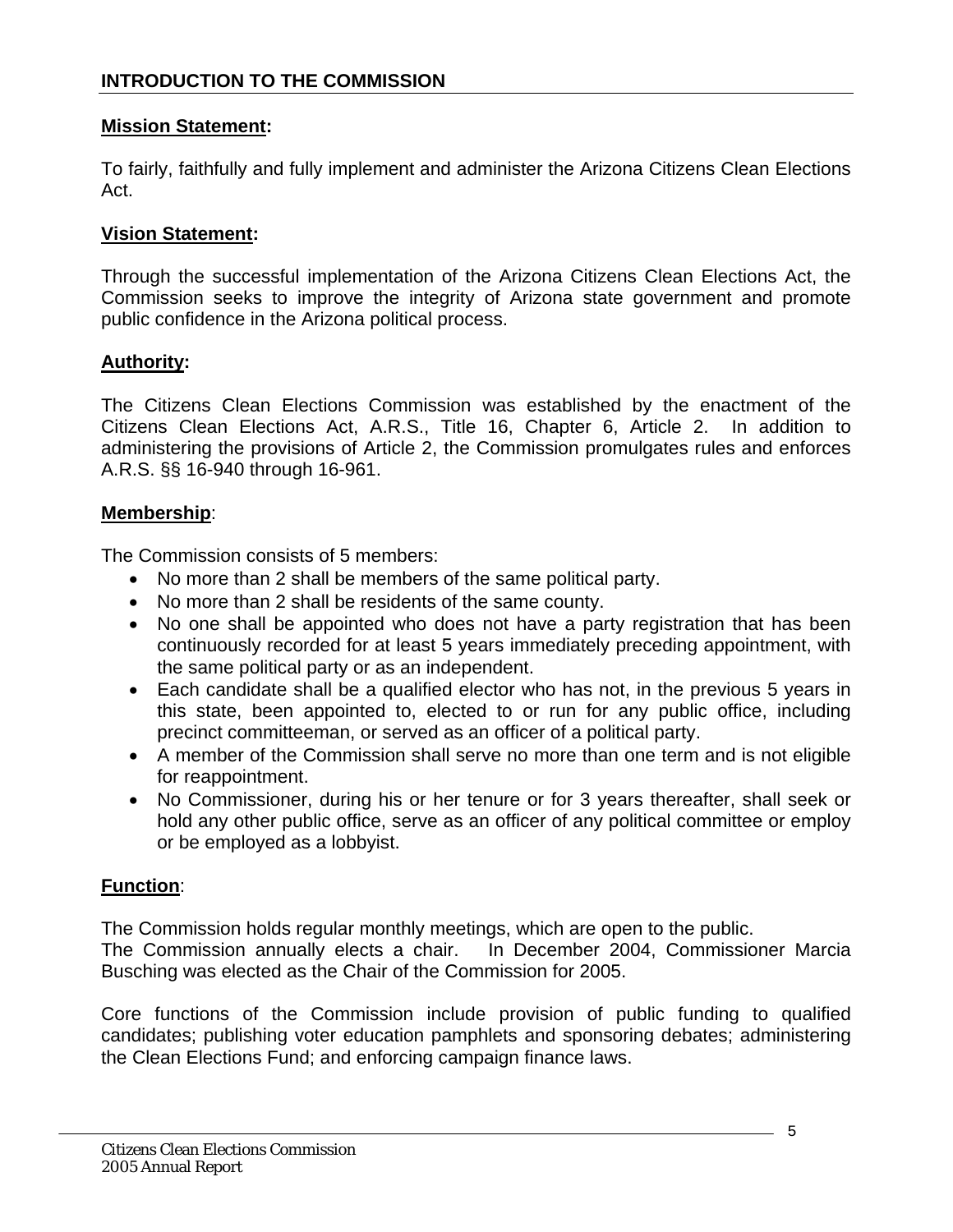## *Voter Education*

- Prior to the primary and general elections, the Commission shall publish a candidate statement pamphlet for statewide and legislative office candidates to be mailed to every household that contains a registered voter.
- The Commission shall sponsor debates among candidates, require participating candidates to attend and participate in debates, and invite nonparticipating candidates to participate in debates.

# *Clean Elections Fund*

- The Commission shall ensure that money from the Fund is placed in candidate campaign accounts or otherwise spent as specified in the Act and not otherwise.
- The Commission shall ensure that money required by the Act to be paid to the Fund is deposited in the Fund.

# *Enforcement*

• The Commission shall monitor reports and financial records of candidates as needed to ensure that equalization monies are paid promptly to opposing qualified candidates.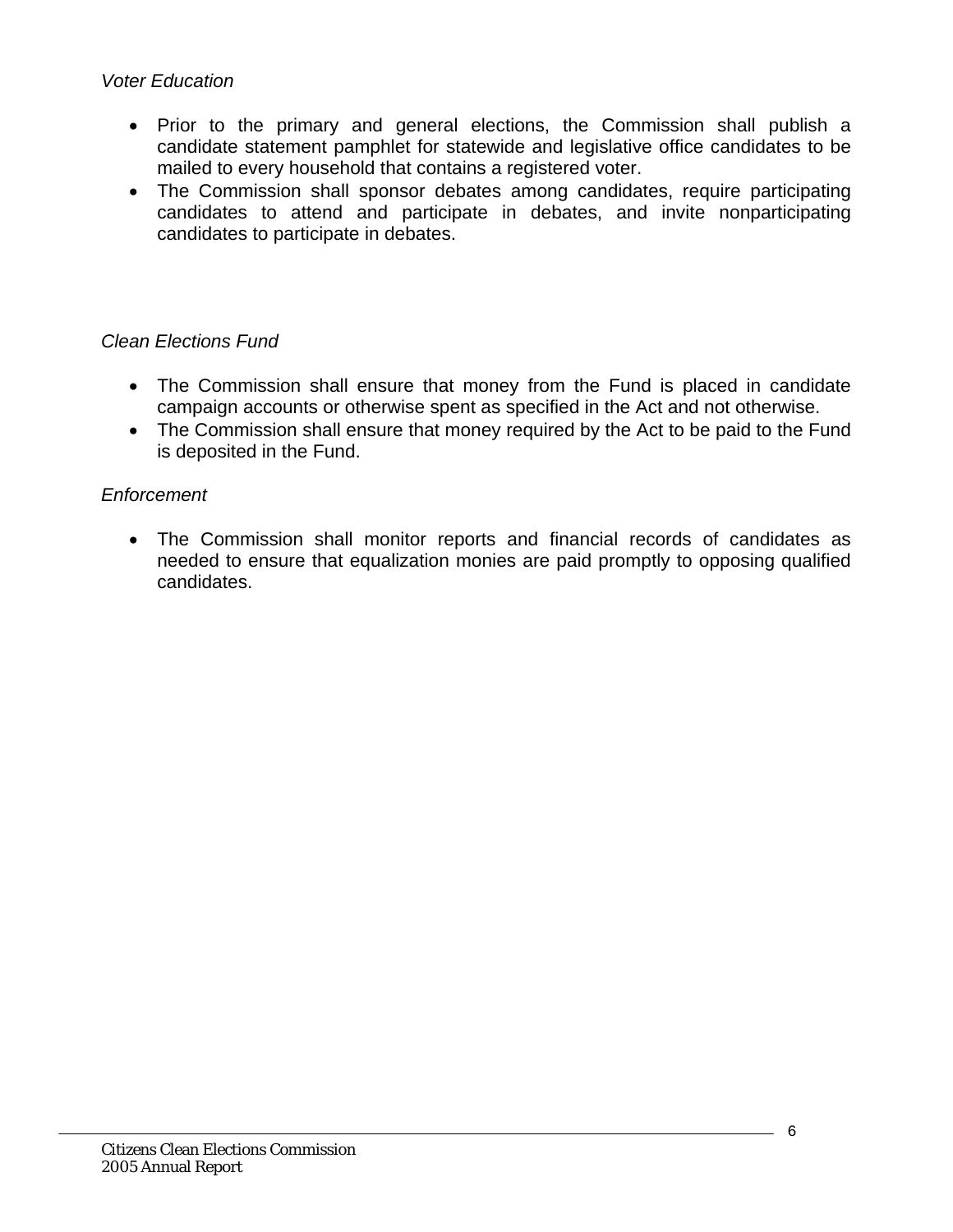## <span id="page-6-0"></span>**Marcia Busching, Chair - Democrat - Maricopa County**

Maricopa County resident Marcia J. Busching was appointed by Governor Janet Napolitano to the Citizens Clean Elections Commission in 2003 for a term that will expire in 2008. Ms. Busching received her Bachelor's and Master's degrees in business administration and law degree from the University of Wisconsin-Madison. She was a practicing business and real estate lawyer in Arizona from 1977-2004, and listed in Best Lawyers in America for over eighteen years. She is now an arbitrator for the American Arbitration Association--on their Commercial, Construction, Master Construction, and Large Complex Case Panels. In addition she owns a real estate development company, which is developing residential lots, and she is active in community affairs.

## **Kathleen S. Detrick – Independent - Pima County**

Attorney General Janet Napolitano appointed Tucson resident Kathleen Detrick to the Citizens Clean Elections Commission in 2001 for a term that will expire in 2006. Ms. Detrick has served as the City Clerk and Campaign Finance Administrator for the City of Tucson, Arizona since 1991. The City Clerk is a Charter officer appointed by the Mayor and Council for a two-year term of office. The Campaign Finance Administrator serves at the will of the Mayor and Council. Ms. Detrick has been employed by the Tucson City Clerk's office since 1971. In 1981 Ms. Detrick was appointed Chief Deputy City Clerk and served as the City Elections Director from 1981 until the appointment as City Clerk in 1991. The City of Tucson has the only other public campaign-funding program in the State of Arizona and has been used as a model by other jurisdictions interested in implementing a similar program. Ms. Detrick was a member of the team that developed the Tucson public campaign-funding program and has been part of the administration of the program since its approval by electorate in 1985.

## **Ermila Jolley – Democrat - Yuma County**

Governor Jane Hull appointed Yuma resident Ermila Jolley to the Citizens Clean Elections Commission in 2002 for a five-year term that will expire in 2007. She is filled the seat formerly held by Commissioner Carl Lopez, a Tucson resident. Ms. Jolley was appointed to the Yuma County Redistricting Commission in May 2001 and currently serves as president of the Yuma Community Hispanic Forum. Ms. Jolley also served a Democratic precinct committee person in Yuma County until 1992.

Ms. Jolley received her bachelor degree from the Northern Arizona University.

# **Tracey A. Bardorf – Republican - Maricopa County**

Secretary of State Jan Brewer appointed Scottsdale resident Tracey A. Bardorf to the Citizens Clean Elections Commission in 2004 for a term that will expire in 2009. Ms. Bardorf earned her J.D., cum laude, in May 2000 from Arizona State University. Honors included Order of the Coif, Order of the Barristers, and Maricopa County Bar Association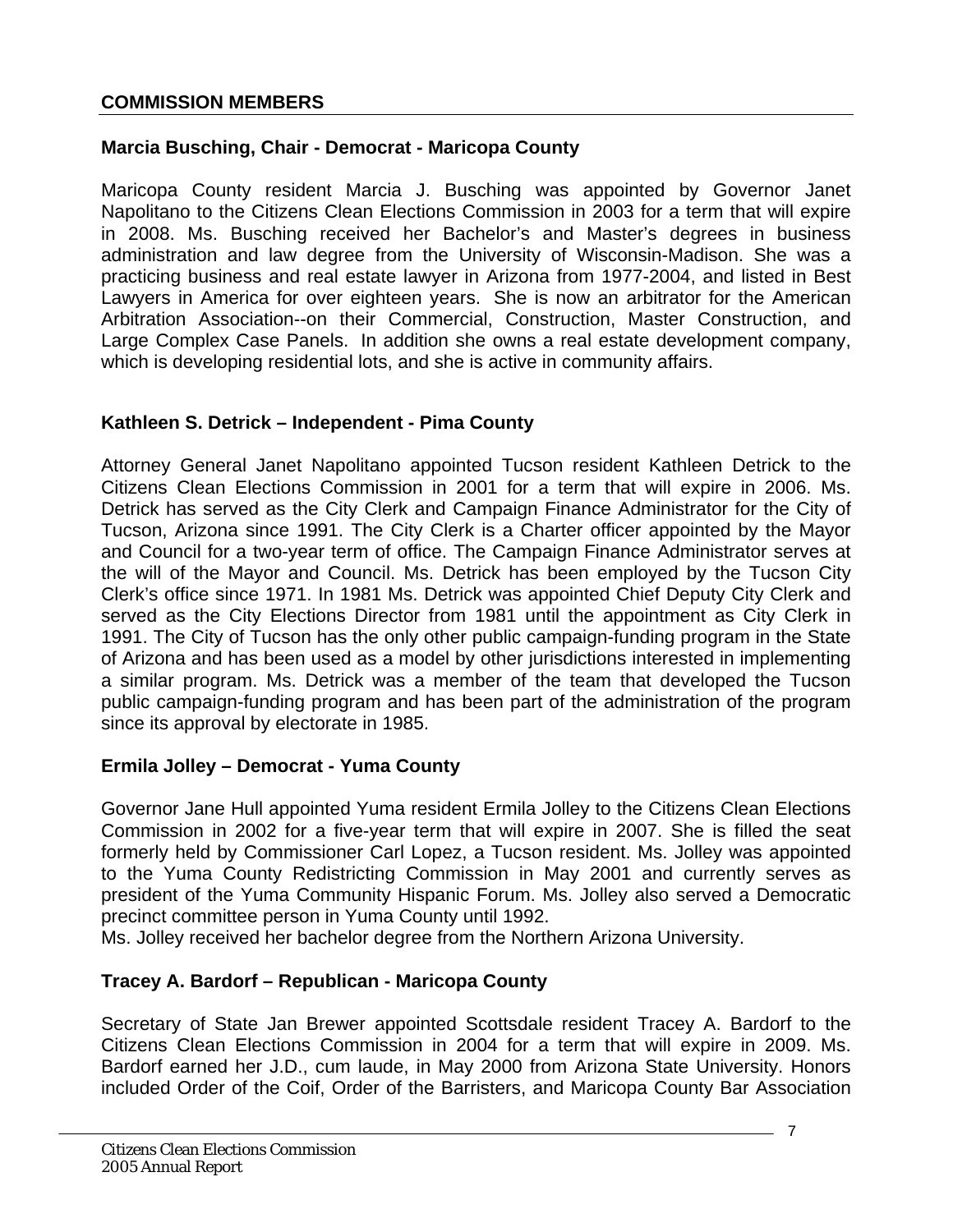Student of the Year for 2000. She also served as executive editor of Jurimetrics: The Journal of Law, Science and Technology. Ms. Bardorf received her undergraduate degree, summa cum laude, from Saint Anselm College. She is fluent in Spanish, German and French, and is proficient in Italian. She is a member of the Maricopa County Bar Association and the Federalist Society, and is admitted to the Arizona Supreme Court, the United States District Court for the District of Arizona, and the United States Court of Appeals for the Ninth Circuit.

## **Gary Scaramazzo – Independent – Coconino County**

Governor Janet Napolitano appointed Page resident Gary Scaramazzo to the Citizens Clean Elections Commission in 2005 for a term that will expire in 2010. Mr. Scaramazzo received his bachelor's and master's degrees in History from Northern Arizona University and is a graduate of the Taft Institute of Government. He spent 12 years performing comprehensive community service, including two years as a member of the Page City Council and ten years as Mayor of Page. Mr. Scaramazzo has accumulated over 20 years of experience in public education as a teacher and coach at the high school level. He was a teacher in the Page Unified School District (1975-1995); instructor of Coconino Community College, Page Campus (1992-1996); the Governor's Northern Arizona Representative (1997-1999); marketing director for Sunrise Airlines (1999 & 2000); volunteer fireman in Page; president of the Arizona League of Cities and Towns; executive board member with the Governor's Alliance Against Drugs; and a representative on the Governor's Drug and Gang Policy Council. He is currently president of Scaramazzo & Associates consulting firm (1999-present); president of MarBella Development condo project in Rocky Point, Mexico (2002-present); and consultant, and then general manager, for Antelope Point Marina on Lake Powell (2002-present).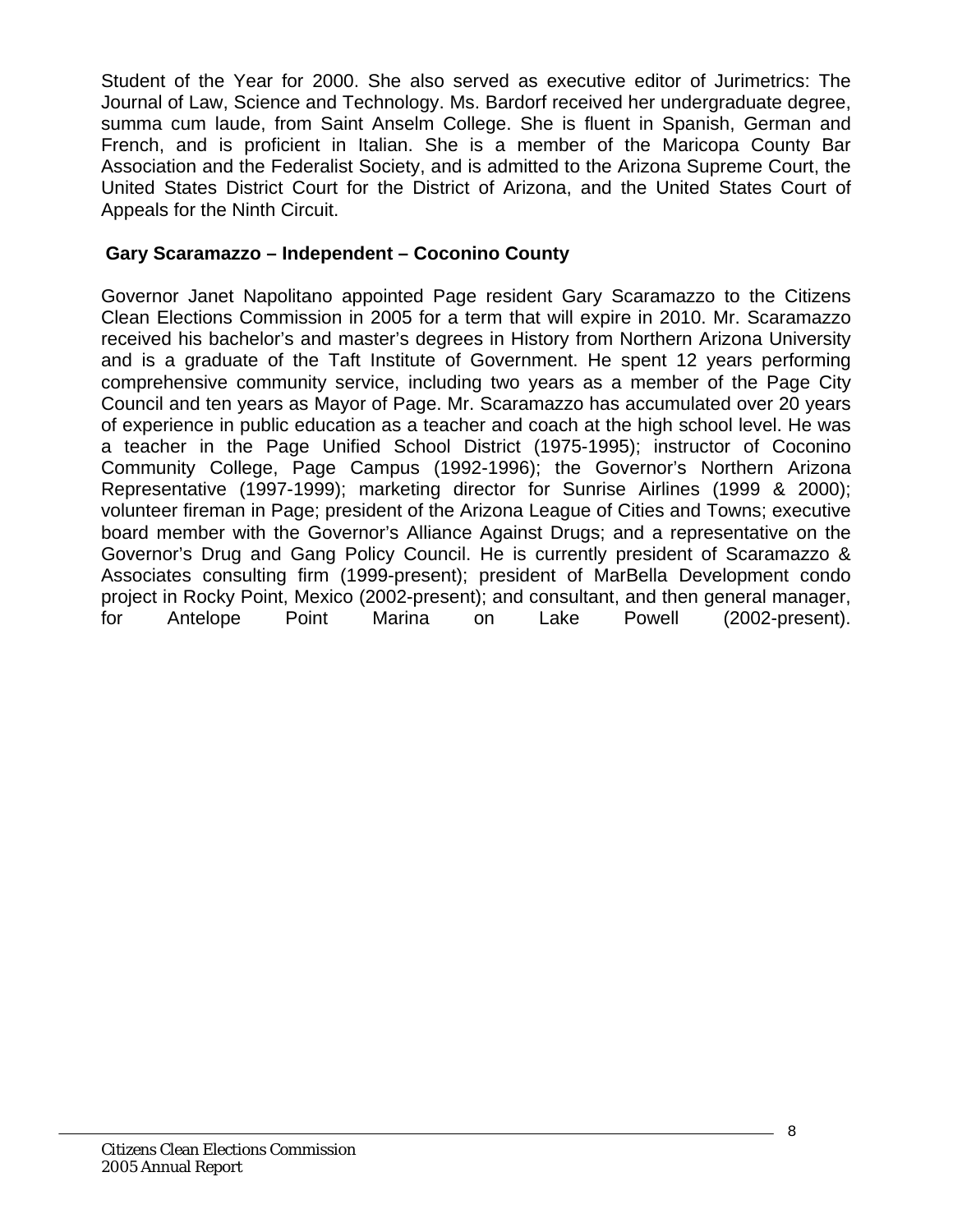## <span id="page-8-0"></span>**SUMMARY OF COMMISSION ACTIVITIES**

The Citizens Clean Elections Act incorporates four major programs: public funding for certified candidates, campaign finance disclosure, voter education and enforcement. The following are highlights of the Commission's accomplishments and events during the year 2005:

#### *Voter Education and Outreach*

- Educating candidates and voters about the Clean Elections Act is a major function of the Commission. The outreach in 2005 consisted of 25 speaking engagements to social service organizations, civic clubs, and other interested parties. In addition, the Commission continued to work with the media to keep them updated and the public informed of the latest events.
- The Participating Candidate Workshops began in October 2005. Organization of the workshops included developing an informational PowerPoint presentation, handouts, and a schedule of workshops.

#### *Clean Elections Fund*

- In December, 2004, the Commission approved the Fund revenue projections for next 4 years. As a result, \$973,887 was transferred to the State General Fund in January 2005. The Commission also approved its 2006 budget including \$21,427,719 for candidate funding for the 2006 election cycle.
- The State Auditor General's Office conducted its audit of the Commission's financial system and candidate funding process.

#### *Enforcement*

• A majority of the enforcement cases filed for the 2004 election cycle were finalized in 2005. A total of 80 complaints were filed for the 2004 election cycle. Of those, 21 were resolved during the 2004 election cycle, 53 were resolved in 2005, and six remained outstanding at the end of 2005. Of the 53 enforcement matters that were resolved in 2005, 43 were dismissed, one was dismissed without prejudice, eight were settled, and one was issued an order. There were two complaints filed in 2005 for the 2006 election cycle, of which both were dismissed.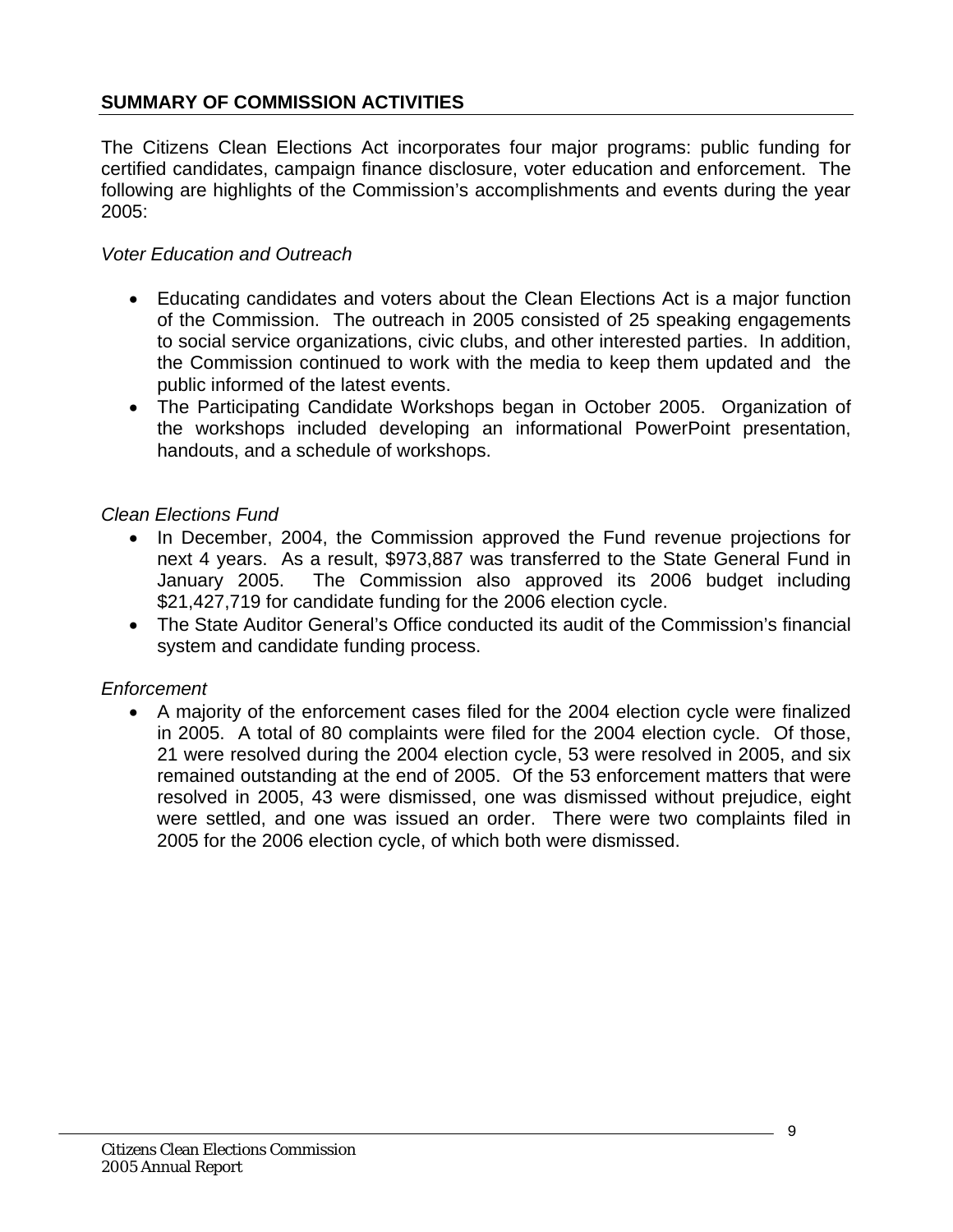## <span id="page-9-0"></span>**CITIZENS CLEAN ELECTIONS ACT**

The Citizens Clean Elections Act, which was passed by voters in the November 1998 General Election, fundamentally changed Arizona's campaign finance laws by establishing a system for publicly funding candidate election campaigns. The system is voluntary; candidates may choose to participate in the system or they may choose to raise funds in the traditional manner.

The Governor proclaimed the Act as law on December 10, 1998. On February 16, 1999, the United States Department of Justice precleared the Act, thereby allowing the Act to go into effect. Then, the Citizens Clean Elections Commission was formed.

#### *Qualifying for Funding*

The Act applies to candidates for legislative and statewide offices. To receive public funding for a campaign, a candidate must raise a limited number of \$5 contributions during the qualifying period. Qualifying contributions may be made by qualified electors in the candidate's legislative district. The minimum number of \$5 qualifying contributions candidates must obtain during the qualifying period are as follows:

| Legislature                          | 210   |       |
|--------------------------------------|-------|-------|
| Mine Inspector                       |       | 525   |
| <b>Corporation Commissioner</b>      | 1,575 |       |
| Superintendent of Public Instruction |       | 1,575 |
| <b>Treasurer</b>                     | 1,575 |       |
| <b>Attorney General</b>              | 2,625 |       |
| Secretary of State                   | 2,625 |       |
| Governor                             | 4,200 |       |

To qualify for funding, participating candidates must apply for public funding with the Secretary of State within one week after the end of the qualifying period. The candidate also must file a list of the persons that made qualifying contributions and give the Secretary of State a check in the amount of the \$5 qualifying contributions received, as well as the original signed contributor slips.

#### *Primary Election Spending Limit*

Candidates who qualify for funding in contested party primary elections may receive an amount equal to the original primary election spending limit. The primary election spending limits, as adjusted in 2005 for the 2006 election, are as follows:

| Legislature:                          | \$11,945 |
|---------------------------------------|----------|
| Mine Inspector:                       | \$23,890 |
| <b>Corporation Commissioner:</b>      | \$47.770 |
| Superintendent of Public Instruction: | \$47,770 |
| Treasurer:                            | \$47,770 |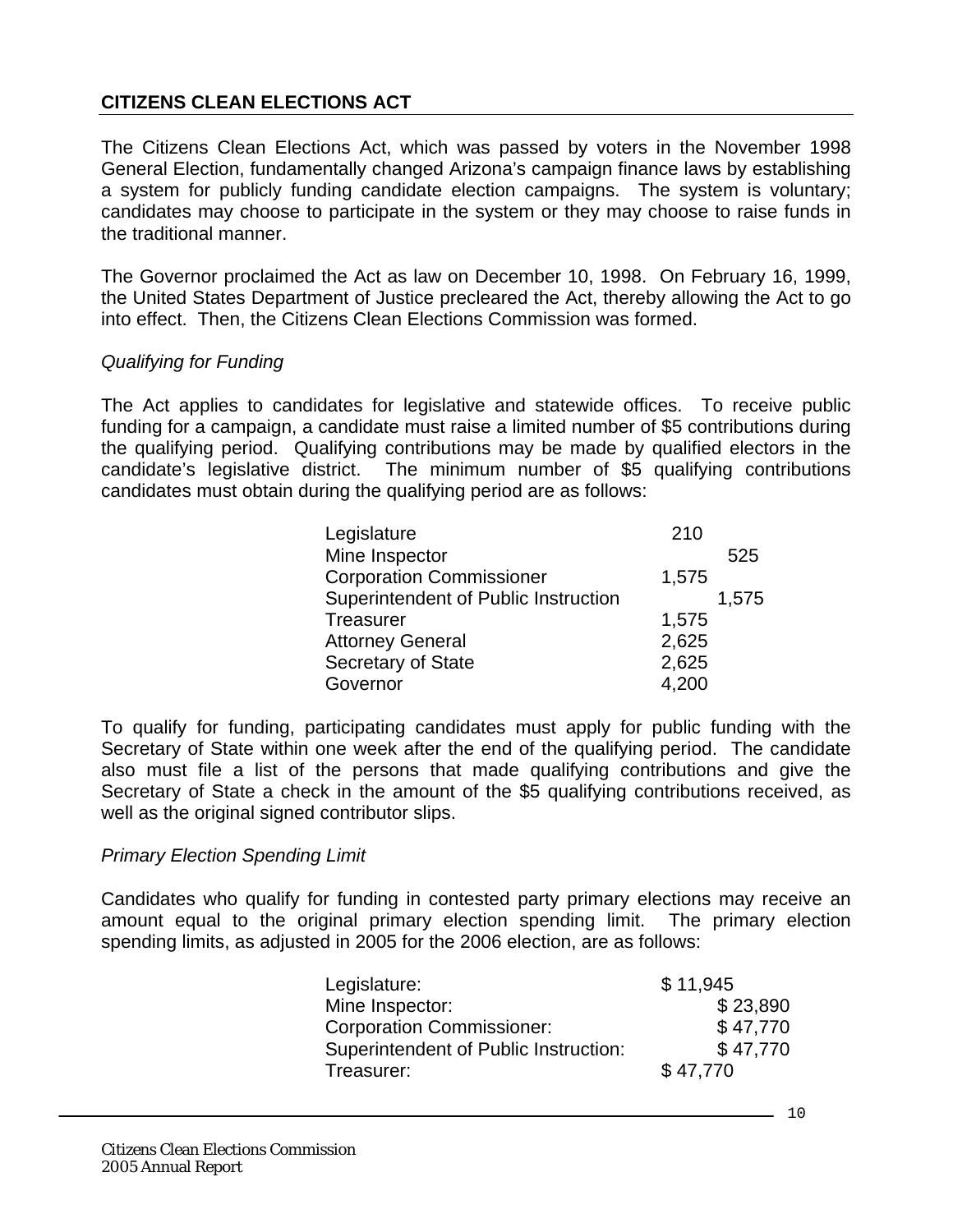| <b>Attorney General:</b> | \$95,550  |
|--------------------------|-----------|
| Secretary of State:      | \$95,550  |
| Governor:                | \$453,849 |

#### *General Election Spending Limits*

The day after the primary election, qualifying candidates who are major party candidates in opposed elections may receive the following amounts:

| Legislature:                          | \$17,918  |
|---------------------------------------|-----------|
| Mine Inspector:                       | \$35,835  |
| <b>Corporation Commissioner:</b>      | \$71,655  |
| Superintendent of Public Instruction: | \$71,655  |
| Treasurer:                            | \$71,655  |
| <b>Attorney General:</b>              | \$143,325 |
| Secretary of State:                   | \$143,325 |
| Governor:                             | \$680,774 |

- An independent candidate is eligible to receive 70 percent of the sum of the original primary and general election spending limits.
- An unopposed candidate is eligible to receive only his or her qualifying contributions as the spending limit for that election.

#### *Personal Monies and Early Contributions*

Participating candidates may use a limited amount of personal monies for their campaigns: \$580 for legislative office candidates and \$1,160 for statewide office candidates.

Participating candidates may raise a limited number of private contributions, which are called early contributions, during the exploratory and qualifying periods. The early contributions are limited to \$120 per contributor. The limits on the amounts that candidates may raise in early contributions are as follows:

| Legislature:                          | \$2,980  |
|---------------------------------------|----------|
| Mine Inspector:                       | \$5,950  |
| <b>Corporation Commissioner:</b>      | \$11,910 |
| Superintendent of Public Instruction: | \$11,910 |
| Treasurer:                            | \$11,910 |
| <b>Attorney General:</b>              | \$23,820 |
| Secretary of State:                   | \$23,820 |
| Governor:                             | \$46,440 |

*Matching Funds*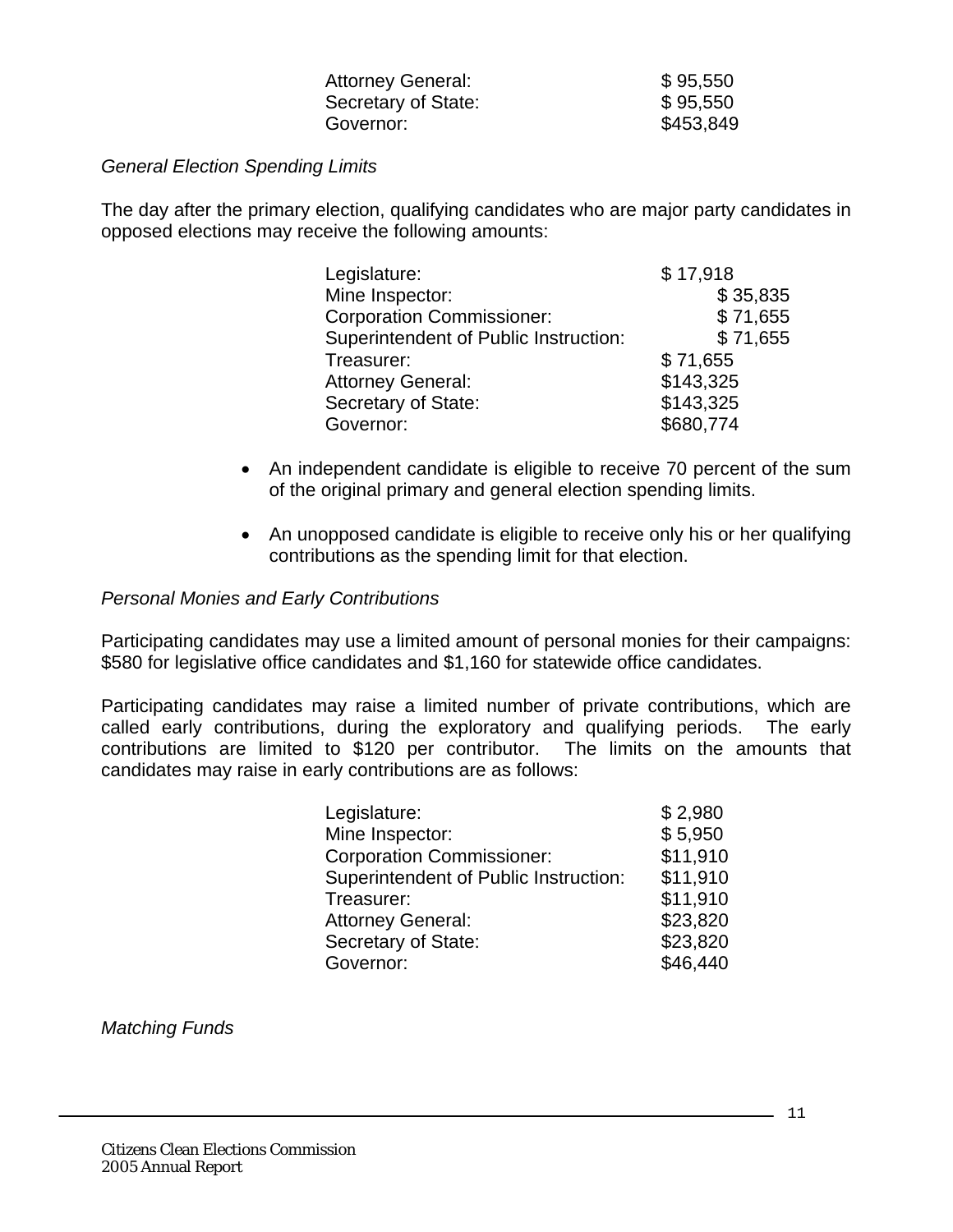Participating candidates are entitled to receive matching funds when an opposing, nonparticipating candidate exceeds the primary or general election spending limits. Matching funds also will be provided to participating candidates when independent expenditures are made to advocate the election or defeat of a candidate in the race.

### *Trigger Reports*

Nonparticipating candidates must comply with additional campaign finance reporting requirements. Nonparticipating candidates must file "original" and "supplemental" campaign finance reports with the Secretary of State when the candidates make expenditures that exceed 70 percent of the primary election spending limit, or receive contributions, less the expenditures through the primary, that exceed 70 percent of the general election spending limit.

Campaign finance reports must be filed electronically with the Secretary of State and bank accounts, campaign finance reports and financial records relating to the campaign must be available for public inspection.

Any individual or entity making an independent expenditure to advocate the election or defeat of a candidate must report the expenditure once it exceeds \$580 in an election cycle. Subsequently, a supplemental campaign finance report must be filed by the next due date whenever previously unreported independent expenditures exceed \$1,000.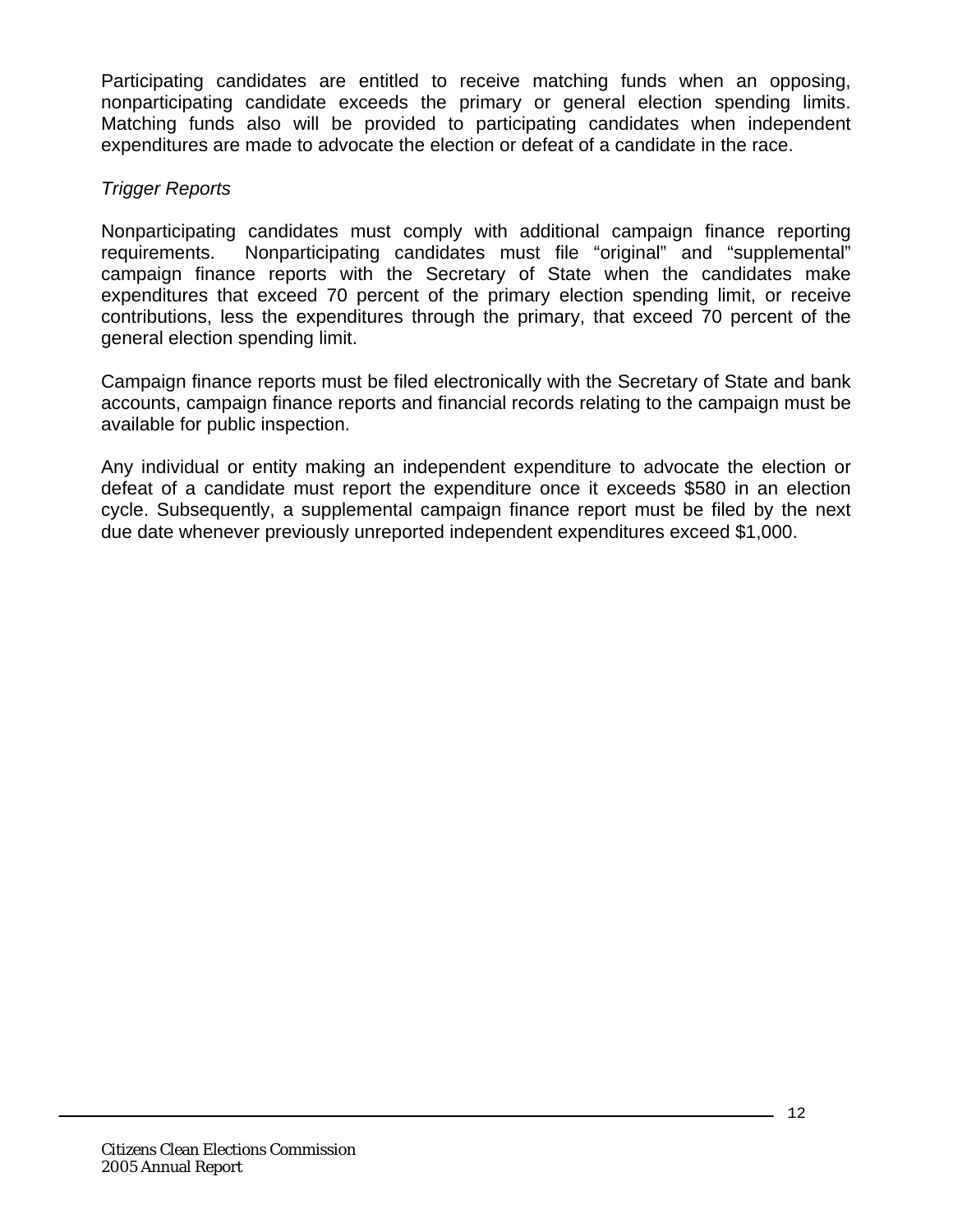<span id="page-12-0"></span>Pursuant to A.R.S. § 16-949(C), the Commission shall apply at least ten percent of the calendar year budget on expenses associated with voter education. The Commission's voter education and outreach activities during 2005 are set forth below.

## **Candidate Debates**:

Pursuant to A.R.S. § 16-956(A) (2), the Commission shall sponsor debates among candidates. The Commission sponsors debates among candidates in both the primary election period and the general election period. Participating candidates are required to attend and participate in debates, and nonparticipating candidates are invited to participate in debates.

In preparation for the 2006 election, the Commission began the planning for sponsoring the candidate debates by seeking other organizations to host the debates within the Commission's scope of work. The Commission chooses sponsors and ensures the debates are carried out in a strictly nonpartisan and professional manner.

A debate committee was established to evaluate potential sponsors based on predefined evaluation criteria. The evaluation criteria were as follows, listed in the relative order of importance: method of approach, debate experience and cost. The Commission distributed solicitations, which included a sponsor application and sponsor criteria sheet, to potential debate sponsors in September 2005. The deadline for application submission was October 31, 2005 and was extended to January 6, 2006. The Commission received a total of 9 applications.

## **Candidate Statement Pamphlet:**

Pursuant to A.R.S. § 16-956(A) (1), the Commission will produce primary and general election candidate statement pamphlets. The Commission will produce and mail candidate statement pamphlets to every household in Arizona containing a registered voter before the start of early voting for both the primary and general elections. The candidate statement pamphlets will also be mailed to interested parties in the State of Arizona such as: the chambers of commerce, motor vehicle department, and local libraries.

Participating and nonparticipating candidates may supply the Commission with a 200 word statement for inclusion in the pamphlets. All candidates who will appear on either the primary or general election ballot may submit a statement. The pamphlets will include the office sought, as well as the candidate's name, party affiliation, funding source, web address, statement and the candidate's picture. Candidates will be allowed to submit separate statements for the primary and general election pamphlets.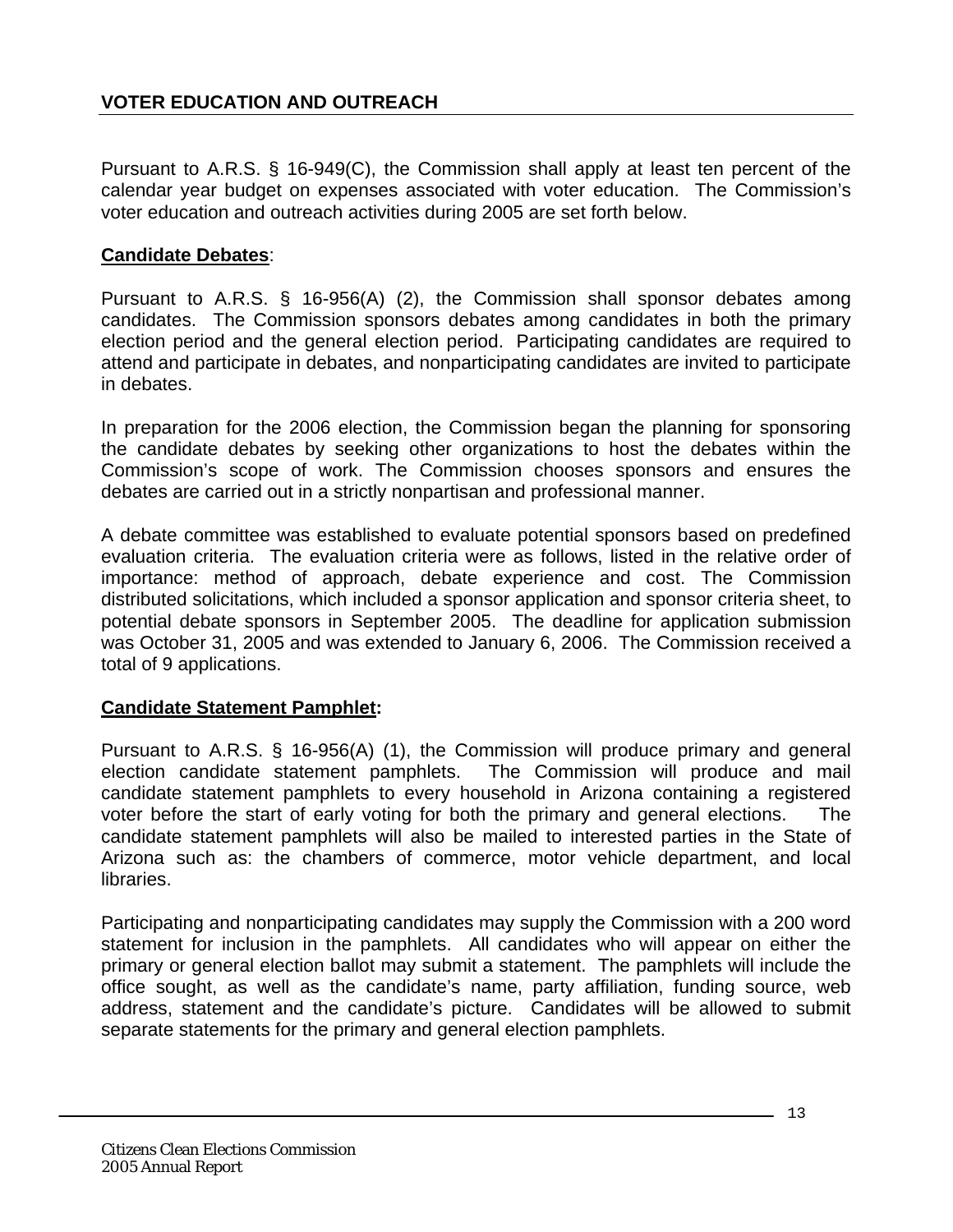## **Publications:**

The Citizens Clean Elections Commission issued the following publications:

- Annual Report for 2004
- *Citizens Clean Elections Act, Rules and Policies Manual*
- *2005-2006 Candidate Guide*
- *2005-2006 Nonparticipating Candidate Guide*
- Informational handouts for participating candidates

### **Voter Outreach:**

Educating candidates and voters about the Clean Elections Act is a major function of the Commission. The outreach in 2005 consisted of 25 speaking engagements to social service organizations, civic clubs, and other interested parties. In addition, the Commission continued to work with the media to keep them updated and to keep the public informed of the latest events.

#### **Candidate Guide:**

The *Candidate Guide* is an informational tool produced by the Commission to walk candidates through all aspects of the Clean Elections Act. The G*uide* provides a valuable resource to enhance candidates' knowledge of the Act. The 2005-2006 *Candidate Guide* is available on compact disc.

#### **Candidate Workshops:**

The Commission has undertaken the implementation of educational workshops. The workshops are intended to provide candidates with in-depth information regarding the provisions of the Clean Elections Act in order to ensure that candidates are fully equipped to abide by the Act. The Participating Candidate Workshops began in October 2005. Organization of the workshops included developing an informational PowerPoint presentation, handouts, and a schedule of workshops. Additionally, Ads were created for *The Capitol Times*, which will run continuously for 9 months (Oct. 2005-July 2006).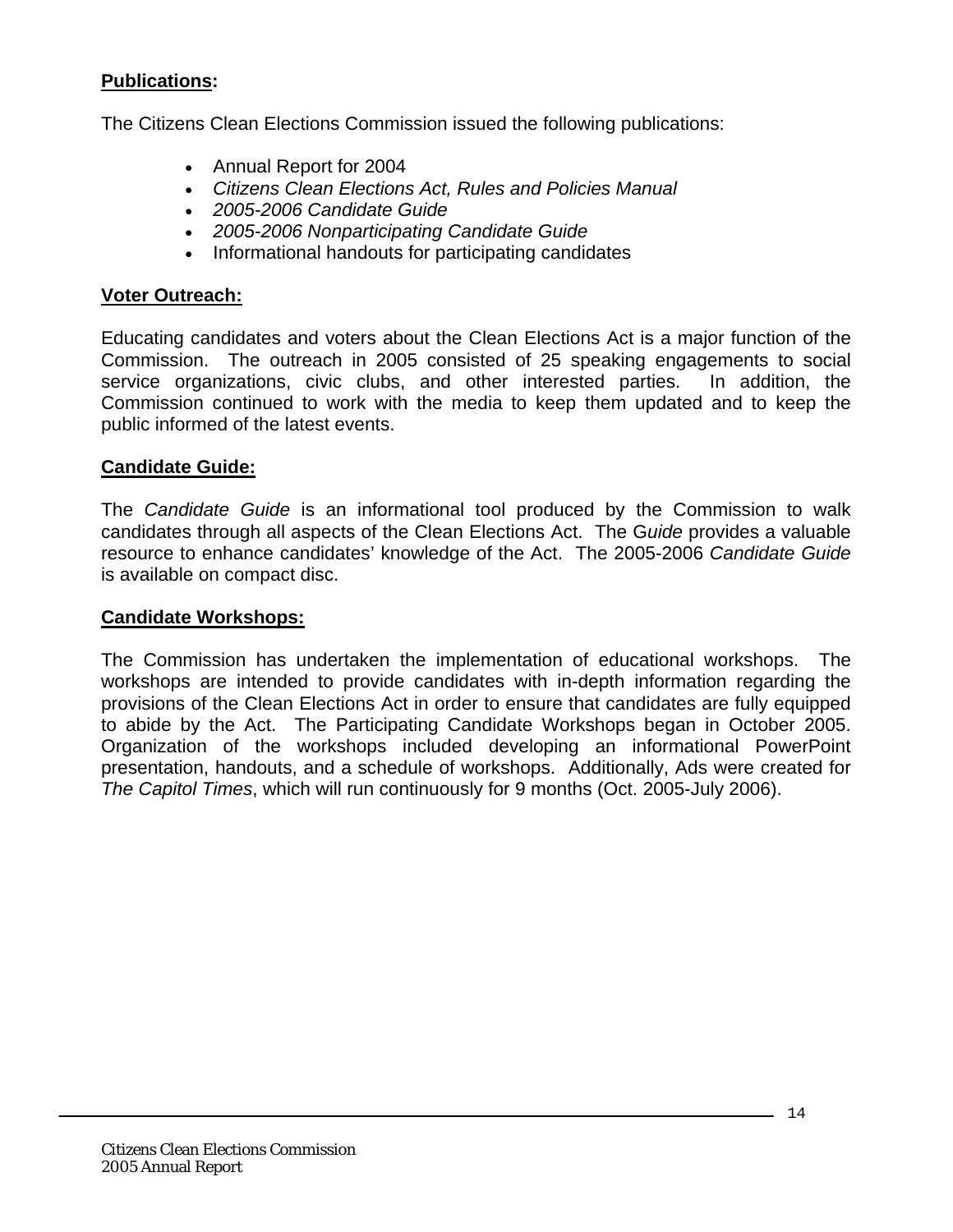### <span id="page-14-0"></span>**ENFORCEMENT**

A majority of the enforcement cases filed for the 2004 election cycle were finalized in 2005. A total of 80 complaints were filed for the 2004 election cycle. Of those, 21 were resolved during the 2004 election cycle, 53 were resolved in 2005, and six remained outstanding at the end of 2005. Of the 53 enforcement matters that were resolved in 2005, 43 were dismissed, one was dismissed without prejudice, eight were settled, and an enforcement order was issued in one case. There were two complaints filed in 2005 for the 2006 election cycle, both of which were dismissed.

Dismissals: The Commission dismissed 43 complaints for lack of jurisdiction, there was no reason to believe a violation had occurred, or the candidates came into compliance.

Settlement Agreements: The Commission entered into the following settlement agreements:

- Reporting violations:
	- o One participating candidate agreed to pay a \$1,190.66 penalty for reporting violations.
	- o Another participating candidate agreed to pay \$1,000.00 for reporting an expenditure late.
	- o One participating candidate paid a \$200 penalty for failing to report an in-kind contribution of a \$200 voter list.
	- o One non-participating candidate failed to timely file a trigger report and agreed to pay a \$1,000.00 penalty.
- Exceeding personal money limits:
	- o One participating candidate accepted in-kind contributions of \$1,566.03 by failing to reimburse family members in a timely manner. The candidate agreed to settle for the amount of the in-kind contributions.
	- o Another participating candidate accepted a \$400.00 family contribution which exceeded the personal money limit. The candidate agreed to pay the \$400.00 in civil penalties.
- Petty cash violations:
	- o A participating candidate exceeded the \$110.00 petty cash expenditure limit once and agreed to pay a \$100.00 civil penalty.

Administrative Hearings:

- One participating candidate appealed the Commission's decision to issue an order in the amount of \$1,278.48 for exceeding the general election spending limit. The Commission accepted the Administrative Law Judge's recommendation to assess a civil penalty of \$1,278.48.
- One other Administrative Hearing occurred in 2005 for overspending limits, and the Administrative Law Judge agreed with the Commission's decision to require the candidate to repay \$34,625.00 in Clean Elections money and forfeit the office. At the end of 2005 this case was on appeal (but ultimately resolved in the Commission's favor).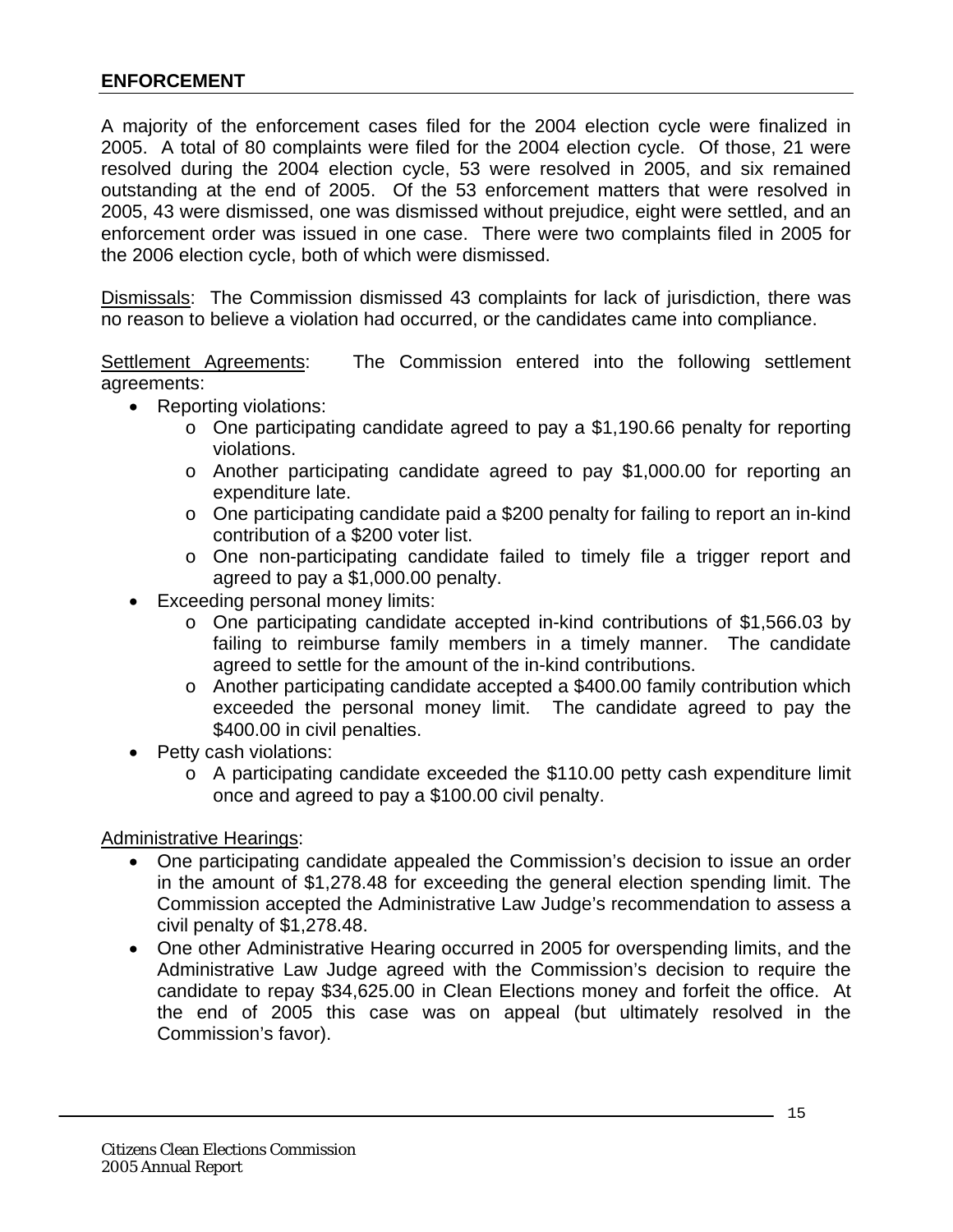### <span id="page-15-0"></span>**RULE CHANGES**

The Commission proposed a number of rule changes in 2005. The rule changes were developed based on input from staff, Commissioners, the Assistant Attorney General, the Secretary of State, the Clean Elections Institute, candidates, attorneys and various other interested parties.

The following is a summary of the approved changes:

R2-20-109(B)(1)

The Arizona Secretary of State, Janice K. Brewer, submitted a written request to the CCEC that statewide candidates be permitted to file the list of names in a spreadsheet format to reduce the time and costs associated with having the names input into a campaign finance report. The Secretary of State's office provides campaign finance software to all candidates and all campaign finance reports are to be filed in electronic format. Currently, the Secretary of State's campaign finance software is unable to "export" or "import" data from a spreadsheet. The Secretary of State's office is working to address this issue, but it will not be resolved in time for the 2006 elections. The CCEC approved a proposed amendment to R2-20-109(B)(1) that would: (1) be in effect only for the 2006 elections; and (2) apply to all participating candidates. The Commission approved the proposed rulemaking package at its November 3, 2005 meeting and posted comment for 60 days.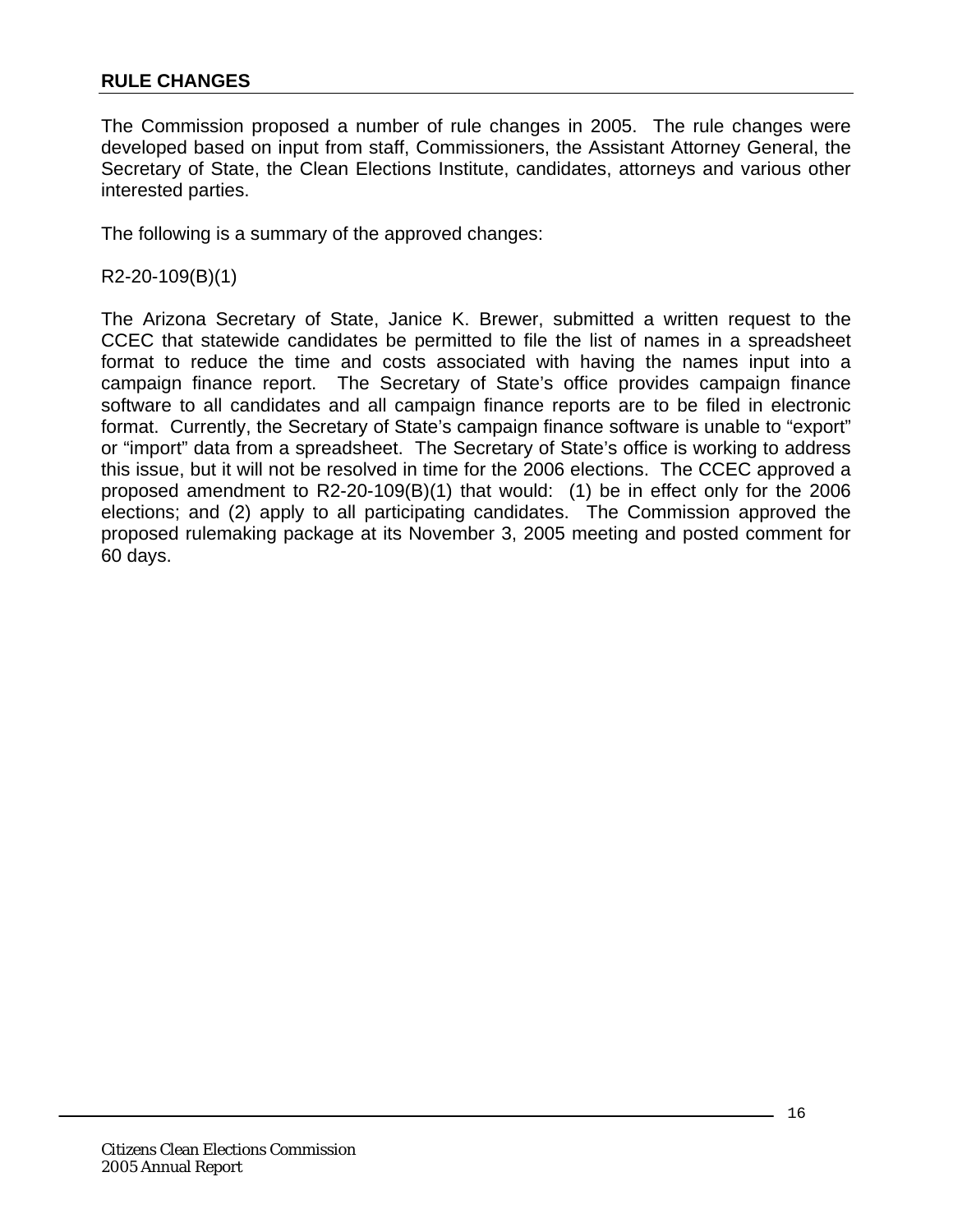## <span id="page-16-0"></span>**LITIGATION**

#### *Association of American Physicians and Surgeons v. Brewer*

Association of American Physicians and Surgeons, a political committee, and three candidates, Matt Salmon, Dean Martin, and Lori Daniels, filed a lawsuit in United States Districts Court for the District of Arizona challenging the constitutionality of the matching funds provision in the Clean Elections Act. Plaintiff candidates alleged that the Act unconstitutionally "coerces" candidates to participate in public funding. The political action committee alleged the Act chills speech by providing matching funds for some independent expenditures. Plaintiffs sought a declaration that the entire Act is void, and a permanent injunction against the Commission from implementing and enforcing the Act.

Judge Earl Carroll denied the Plaintiffs' motion for a preliminary injunction to enjoin the Commission from disbursing matching funds and granted a motion to dismiss Plaintiffs' complaint. The Plaintiffs appealed to the Ninth Circuit, where the case is currently pending.

#### *David Burnell Smith vs. Arizona Citizens Clean Elections Commission*

In March 2005, the Citizens Clean Elections Commission found that David Burnell Smith had violated reporting requirements and exceeded his participating candidate spending limits by more than 10%, and as a result issued fines and an order requiring representative Smith to forfeit his office of State Representative.

Mr. Smith filed a Special Action Complaint in which he sought a declaratory judgment that various statutes contained in the Citizens Clean Elections Act are unconstitutional. He also sought to challenge the Commission's decision to sanction him for violating his agreed-to spending limits, and requested that the Court vacate an Administrative Law Judge's decision which upheld the Commission's order. The State filed its own lawsuit which sought to have Mr. Smith ordered out of office, and the two matters were later combined. Judge Mark Aceto of the Superior Court found in the State's favor and ordered Mr. Smith out of office. That decision was later upheld by both the Court of Appeals and the Arizona Supreme Court.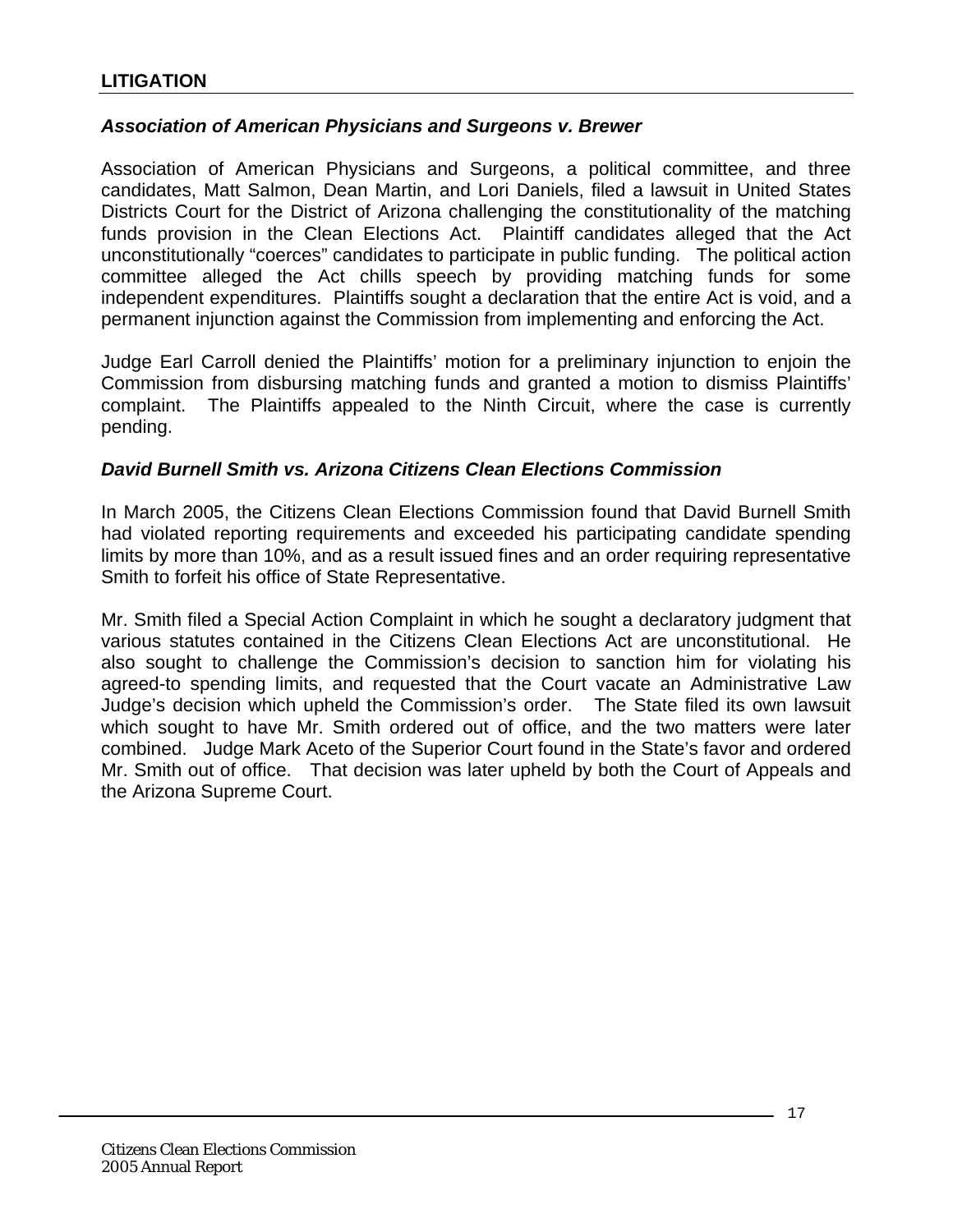# <span id="page-17-0"></span>**RECOMMENDATIONS FOR CHANGES TO THE LAW**

- 1. Remove the provisions that Arizona courts have found unconstitutional:
	- I. Lobbyist fee provision, A.R.S § 16-944, and
	- II. Duties of Commission on Appellate Court Appointments and members of the Supreme Court. A.R.S § 16-955.
- 2. Modify the filing timeframes:
	- I. Begin the Qualifying Period after the preceding general election, and
	- II. End the Qualifying Period 49 days before the primary election, rather than 75 days prior to the general election. A.R.S § 16-961 (B) (3).
	- III. Begin the Exploratory Period after the preceding general election and ending August  $1<sup>st</sup>$  in a year preceding an election for a statewide office candidate, or on January  $1^{st}$  of an election year for a legislative office candidate. A.R.S § 16-961 (B) (2).
- 3. Modify reporting requirements for candidates:
	- I. Additional filings for participating candidates:
		- a. File a campaign finance report after the end of the qualifying period to determine if early contributions have been spent or need to be returned to the Clean Elections Fund, and
		- b. File a campaign finance report when applying for certification to be a participating candidate. A.R.S § 16-947.
	- II. Reduce the reporting requirements for nonparticipating candidates by only requiring the original and supplemental trigger reports when a nonparticipating candidate is opposed in the primary and general lections by a participating candidate. A.R.S §§ 16-941(B)(2) & -958.
- 4. Simplify the process for qualifying for funding:
	- I. Participating candidates would be required to file the Application for Funding at the end of the qualifying period, rather than a week after the end of the qualifying period,
	- II. Qualifying contribution forms would first checked by the Secretary of State's Office,
	- III. Include a provision for a supplemental filing of qualifying contributions if the candidate fails to qualify for funding the first time, and
	- IV. Increase the random sample for legislative office candidates to 20 percent from 5 percent. A.R.S §16-950.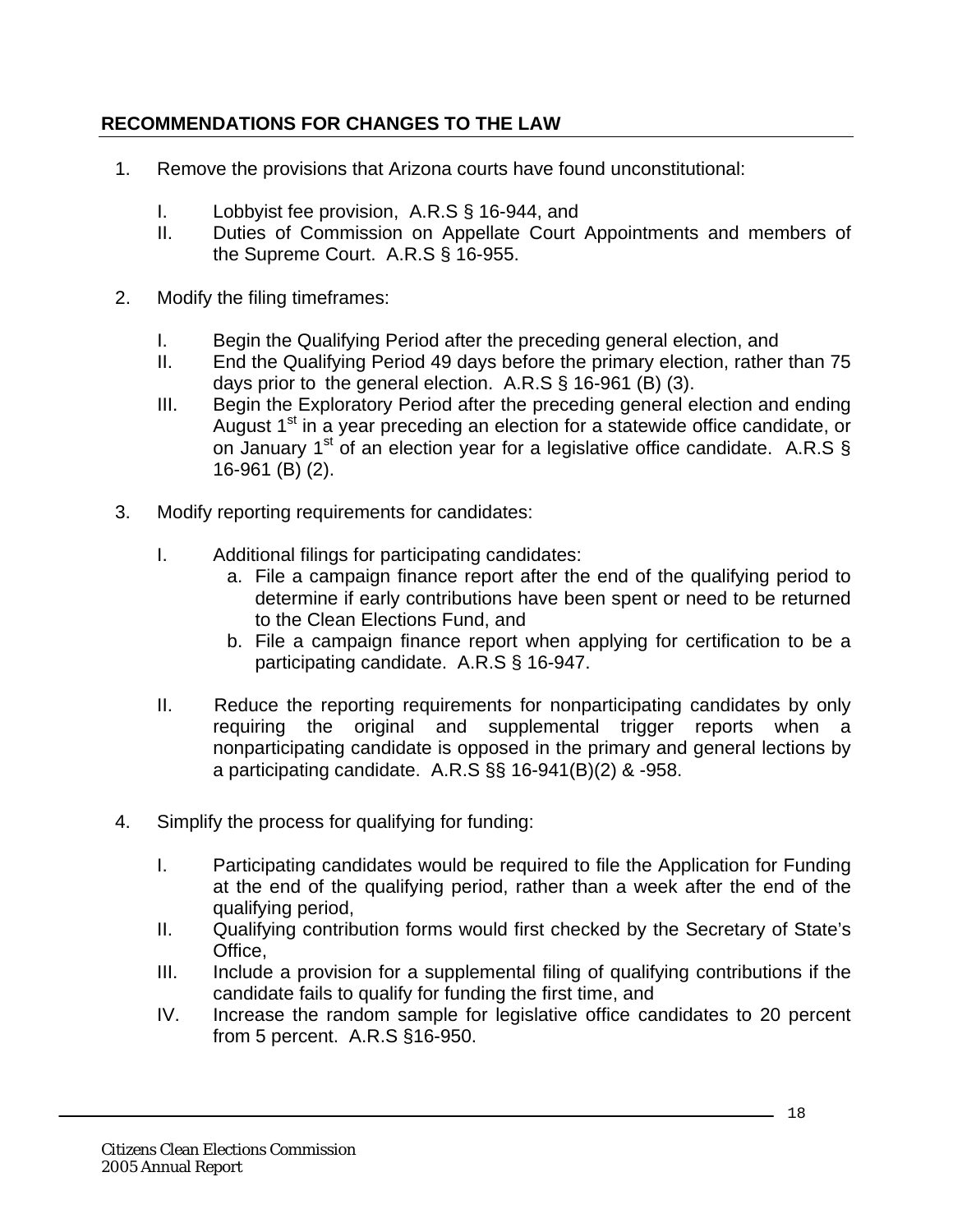- 5. Amend matching funds provision so that participating candidates do not receive matching funds until the amount spent by a non-participating opponent and any independent expenditures exceeds the sum of the spending limit and any early contributions raised by the participating candidate pursuant to ARS §16-945.
- 6. Strengthen enforcement authority and civil penalties:
	- I. General enforcement authority is given to impose civil penalty up to \$1,000 for any violation where no penalty is specified. A.R.S. § 16-942.
	- II. Require that clean elections funding only be used for campaign expenses, not personal expenses, and provides for repayment of misspent monies. A.R.S. § 16-948.
	- III. Adds provision to impose a civil penalty of \$500 a day against a political committee for not complying with the Act's reporting requirements. A.R.S § 16-942.
- 7. Prohibit participating candidates from accepting qualifying contributions prior to being certified as a participating candidate pursuant to A.R.S § 16-947. A.R.S § 16-946(A).
- 8. Voter Education. For the candidate statement pamphlet published by the Commission, require candidate statements to be about the candidate, not to attack an opponent, and authorize the Commission to reject statements that do not conform to these requirements.  $A.R.S \S 16-956(A)(1)$ .
- 9. Express Advocacy Definition. §16-901.01 should be amended to reflect the U.S. Supreme Court's ruling in McConnell v. FEC regarding regulation of "electioneering communications."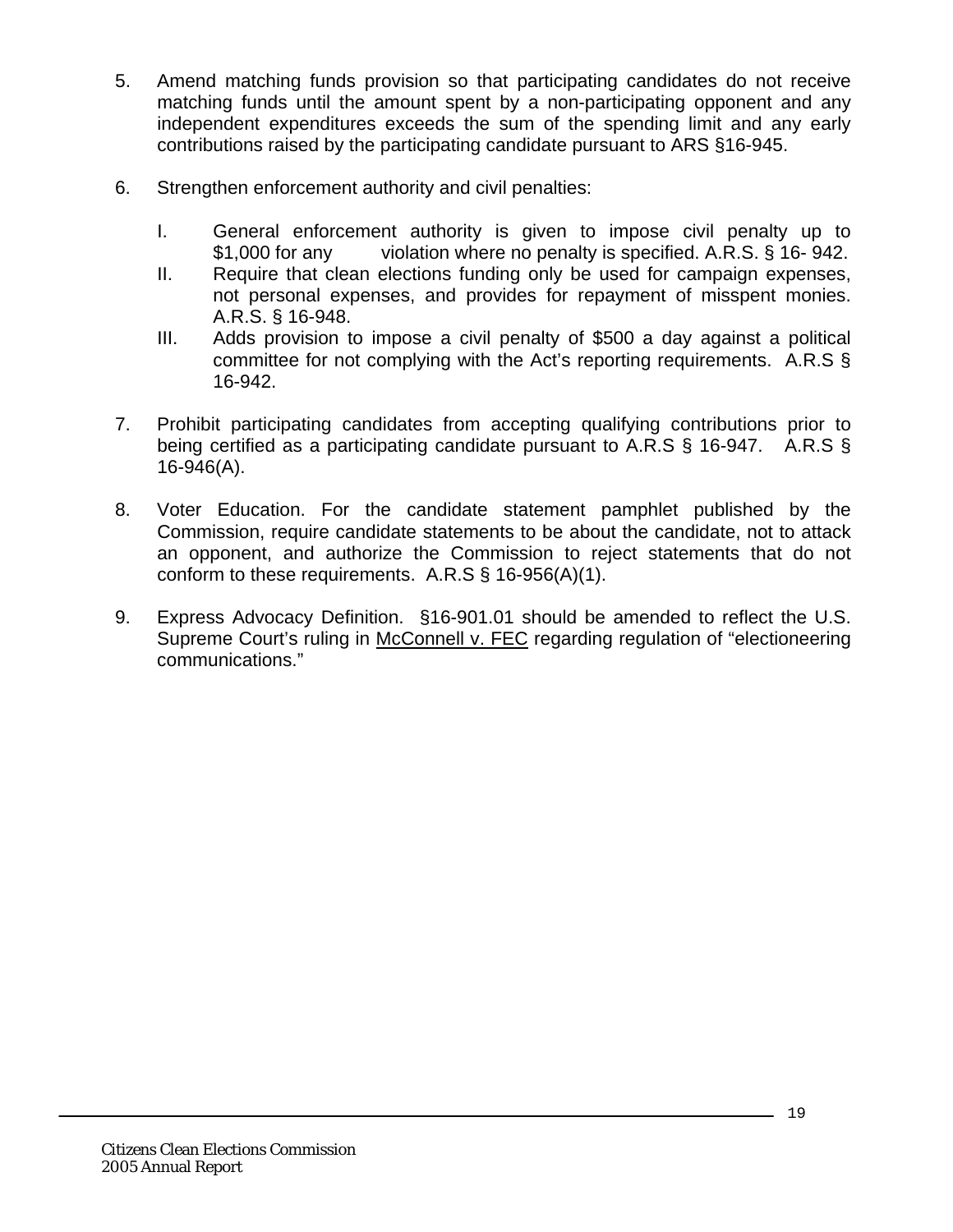## <span id="page-19-0"></span>**Executive Director**

Facilitate achievement of the Commission's goals and objectives. Direct agency operations and supervise staff, advise and support the Commission, oversee and monitor the implementation of the Commission policies and procedures, publications and forms. Advise the Commission on potential and pending issues and provide and establish efficient and effective mechanisms of communication among various stakeholders of the Act. Oversee and monitor the implementation of Commission policies and procedures. Set agenda and prepare materials for Commission and committee meetings. Serve as the Commission's representative to the Legislative and Executive Branch. Educate and assist candidates in compliance with reporting requirements, limits, and prohibitions, and assist candidates in participating and obtaining public funding.

#### **Deputy Director**

Serve as advisor to the Executive Director and assist in the daily administration and management of agency operations. Provide assistance and support to Executive Director in all aspects of staff supervision including program management, performance evaluations, strategic planning, implementation of Commission policies and special projects as requested. Provide oversight, direction and assistance to agency staff on voter education, public relations, candidate education, candidate debates, compliance programs, budgeting, annual reports, financial systems and other areas as directed or needed. Serve in an external relations function through public speaking engagements, and through membership, participation and involvement in relevant civic and professional organizations. Assist Executive Director in serving as a liaison to state agencies, legislators, other intergovernmental jurisdictions.

#### **Executive Assistant**

Manage human resource procedures and systems requirements. Serve as agency liaison to candidates and other state agencies. Provide technical service, assistance and training to Commission staff. Assist the Executive Director in the development of operating policies and procedures; assist in long-range organization planning; conduct special studies; recommend changes to correct operating deficiencies; recommend improvements to the provision of services to the public; prepare administrative directives; provide assistance and guidance as requested; represent the Executive Director at meetings involving personnel, government officials, political candidates and public leaders; prepare a variety of administrative reports; supervise personnel; assist Executive Director in executing the Citizens Clean Elections Act.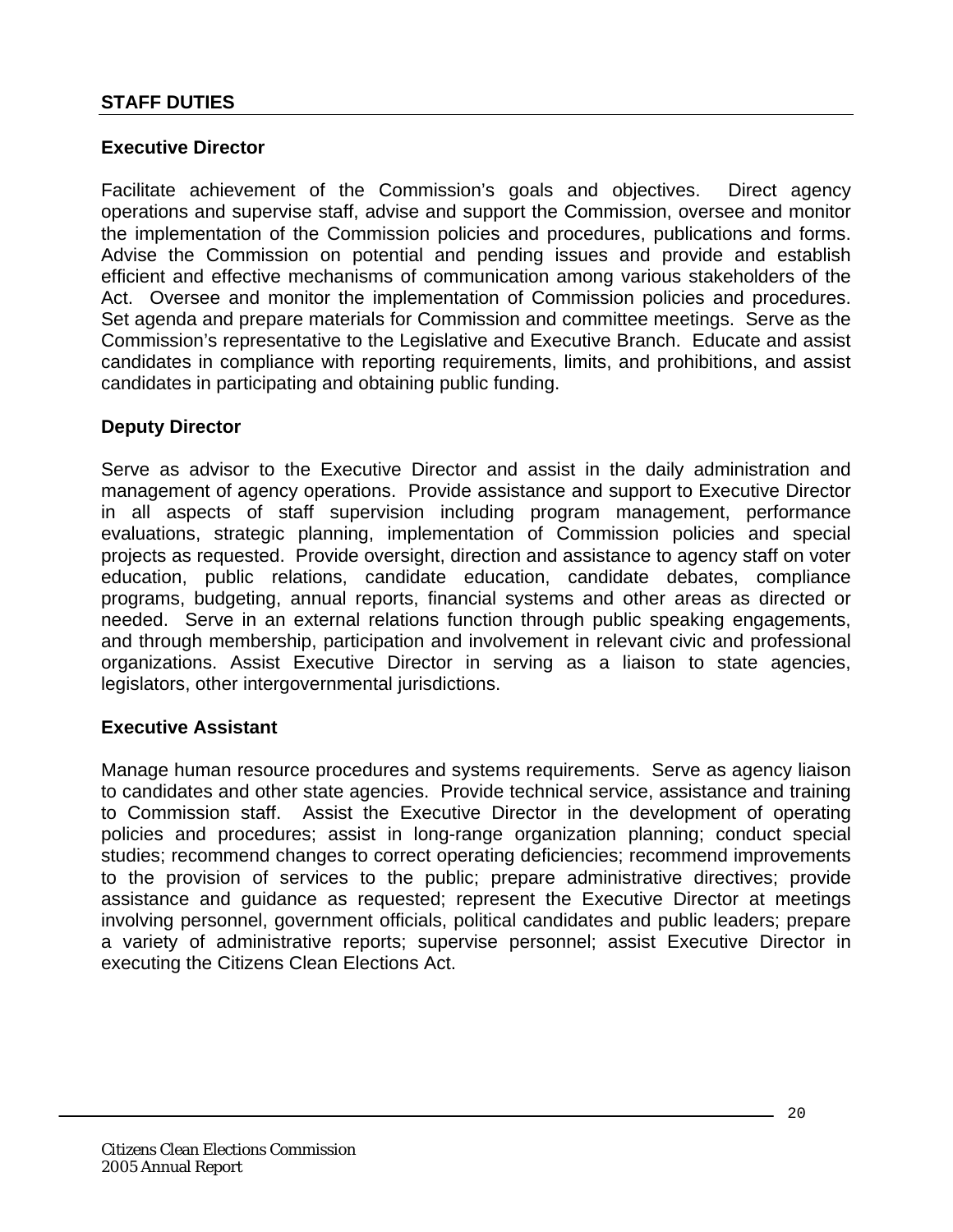## **Fiscal Services Manager**

Review, monitor and control amounts expended from the budget to assure that expenditures do not exceed funds available; report problems to Executive Director; and read and analyze budget requests, gather data, confer with agency personnel, and make budget recommendations. Serve as the primary liaison between the Commission and the General Accounting Office, vendors and other subcontractors for the proper functioning of all financial systems and transactions. Develop standard operating procedures for all financial procedures relating to Commission activity. Gather and compile data and write detailed reports summarizing financial transactions and status of accounts for a given period; allocate funds to agency programs including voter education, administration and enforcement; and compose directives and procedures as these relate to financial activities of the agency. Develop, maintain, and manage complex database applications to support administration of all Commission programs and activities. Maintains agency's inventory; Acts as the agency's Information & Technology coordinator.

## **Voter Education Manager**

Responsible for the development and distribution of the Candidate Statement Pamphlet to every household with a registered voter. Provide advice and guidance to debate sponsors and candidates for candidate debates. Manage all aspects of publicity, marketing and educational publications for the Commission, including advertising the Commission activities for debates, candidate statement pamphlets, and tax donations in newspapers, on radio, and other media. Travel statewide to provide educational seminars to candidate committees and community groups. Work with elected officials, community leaders, large and small employers, political parties, media and other state and local officials to enhance the understanding of the Act. Develop and circulate a quarterly *Bulletin*, updating interested parties on topics of interest regarding the Act. Provide updates for the website. Create informational brochures and handouts for distribution to voters. Establish fundamental measures for the execution of bi-yearly market research. Develop, maintain, and manage complex database applications to support administration of all Commission programs and activities.

# **Campaign Finance Manager**

Monitor and review both participating and nonparticipating candidate campaign finance reports. Calculate matching funds for participating candidates based on nonparticipating candidate campaign finance reports. Maintain contact with campaign treasurers and Secretary of State Elections staff. Responsible for the enforcement complaint process, including investigation and analysis; making recommendations to the Executive Director regarding the statute or rule violation; and tracking each complaint on the complaint tracking database program. Determines one-party-dominant legislative districts. Monitor and track independent expenditures for possible matching funds.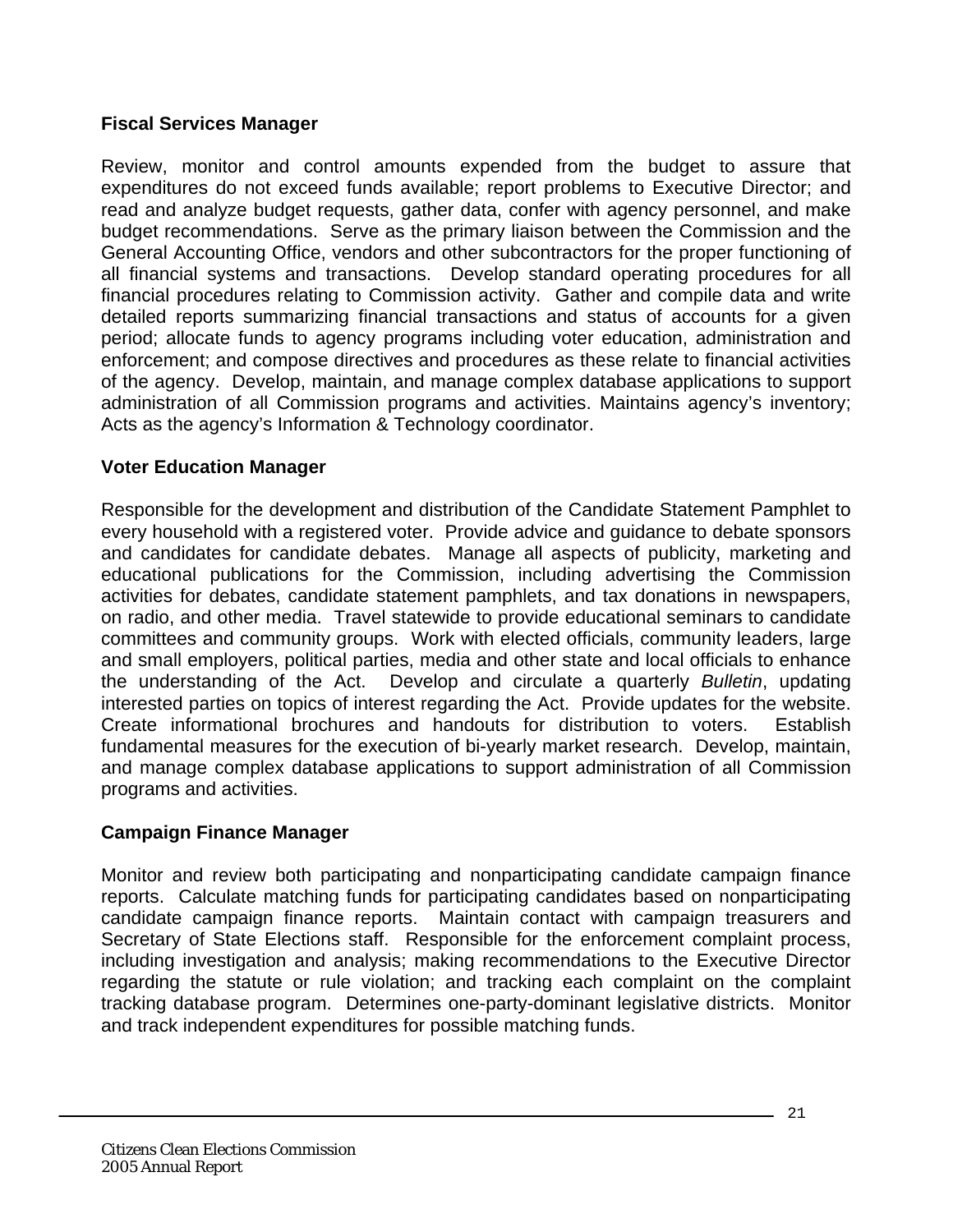### **Administrative Assistant III**

Provide administrative assistance to the Executive Director and Commission. Provide support in the preparation and execution of monthly Commission meetings, including posting meeting agendas, drafting meeting mailings, ensuring meeting materials are delivered to commissioners prior to meetings. Maintain records for compliance with open meeting law requirements, organizes and maintains meeting materials, and responsible for audiotape recording of regular meetings and executive sessions. Monitor inventory and office supplies. Produce computer-generated letters, memorandum and reports, and assists with front desk duties when necessary.

#### **Administrative Assistant II**

Provide administrative support to staff as needed. Answer incoming calls, draft letters, memos, agendas, and faxes. Schedule project and client meetings on and off-site, and contact attendees to determine availability and to confirm meetings. Photocopy and distribute memos, correspondence and routine mailings. Prepare documents for mailing, open and distribute mail, and oversee mail meter. Monitor receipt of facsimiles, ensures supplies for copy machines and printer, and organize electronic mail distribution lists.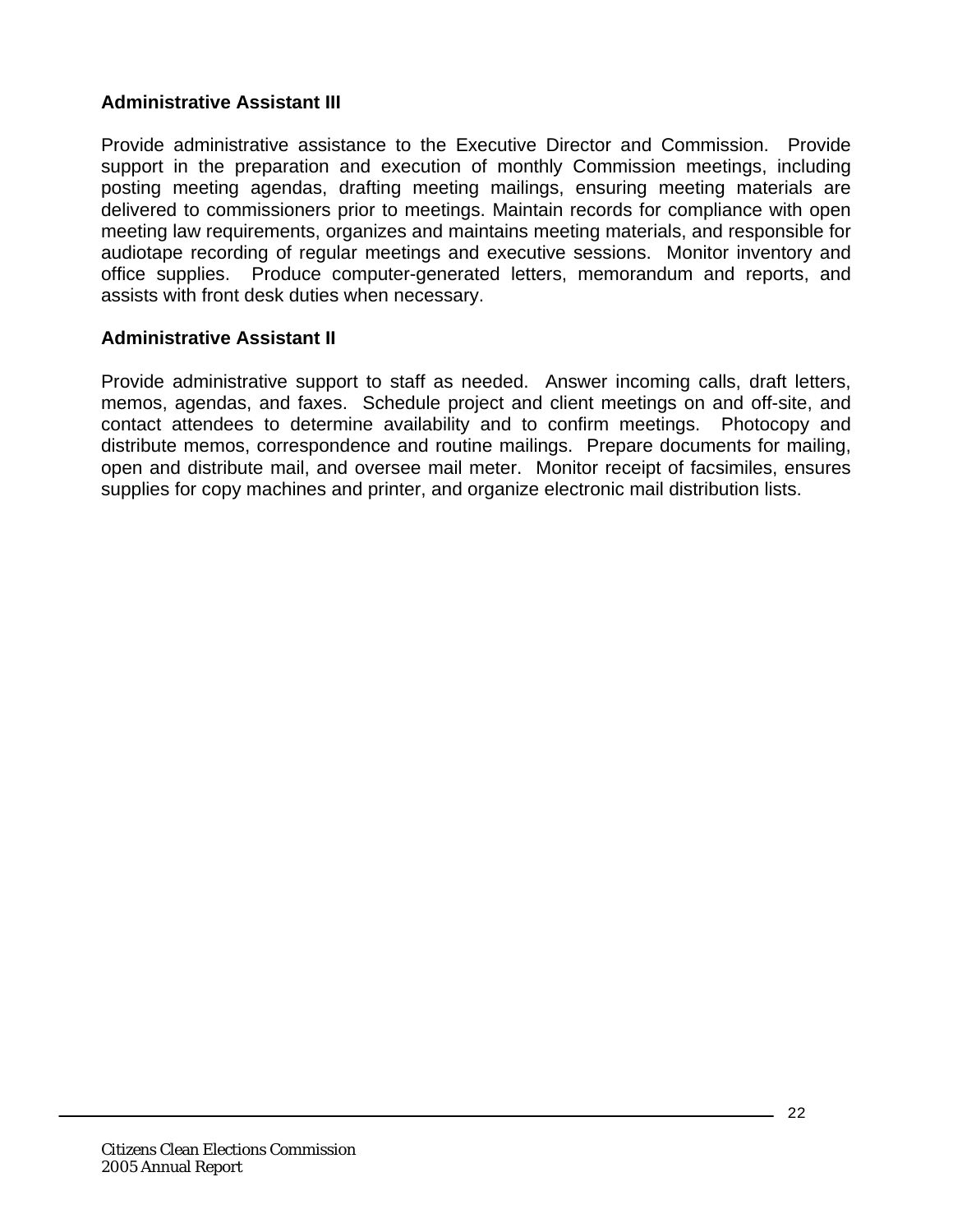### <span id="page-22-0"></span>**PROJECTED FUNDING**

Pursuant to A.R.S. § 16-954(D) "at least once per year the Commission shall project the amount of monies that the Fund will collect over the next four years and the time such monies shall become available."

On December 14, 2005, the Commission adopted the following revenue projections:

| <b>Calendar Year</b> | <b>Income Tax Returns</b> | <b>Cap on Spending</b> |  |
|----------------------|---------------------------|------------------------|--|
|                      |                           |                        |  |
| 2006                 | 2,463,898                 | \$12,319,490           |  |
| 2007                 | 2,513,175                 | \$12,565,875           |  |
| 2008                 | 2,563,438                 | \$12,817,190           |  |
| 2009                 | 2,614,706                 | \$13,073,530           |  |

The grand total projected candidate disbursements for the 2006 election cycle is \$21,427,719. The monies in the Fund will be sufficient to fund all participating candidates in the 2006 election cycle.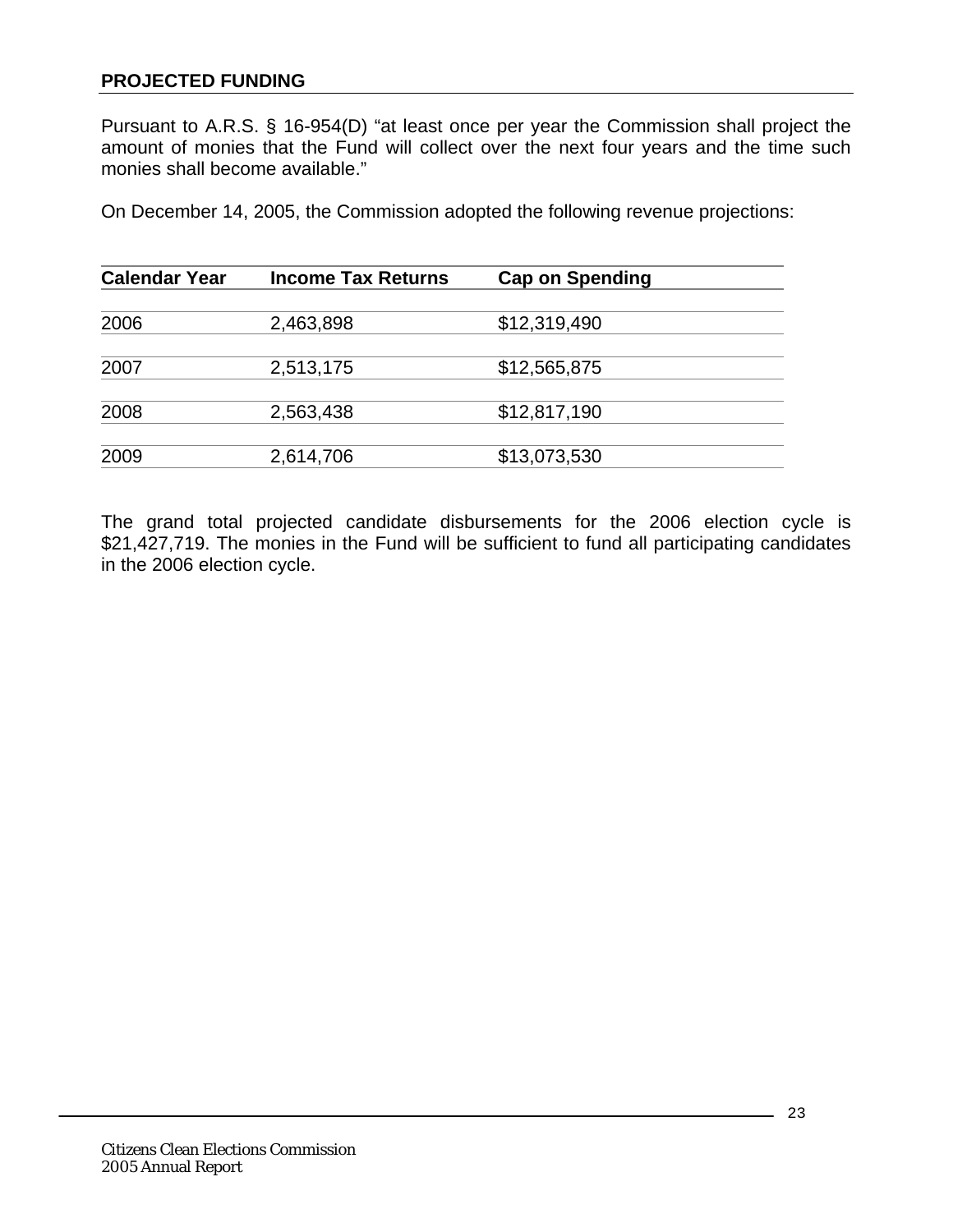#### <span id="page-23-0"></span>**FINANCIAL INFORMATION**

### **Caps on Expenditures**

The Act prescribes certain caps on expenditures from the Citizens Clean Elections Fund. Pursuant to A.R.S. § 16-949(A), the Commission shall not spend more than \$5 times the number of Arizona resident personal income tax returns filed during the previous calendar year on all costs incurred under the law during a particular calendar year.

In calendar year 2004, there were 2,213,031 personal income tax returns filed with the Arizona Department of Revenue. The cap on total expenditures for calendar year 2005 from the Citizens Clean Elections Fund was \$11,065,155.

In addition, the Act imposes a cap on expenditures for administration and enforcement activities. The Commission may use up to 10 percent of the annual limit on costs for reasonable and necessary expenditures for administration and enforcement pursuant to A.R.S. § 16-949(B). The amount of was the cap for reasonable and necessary expenditures for administration and enforcement in calendar year 2005. The Commission spent \$636,401 or 5.8 percent of the amount specified in § 16-949(A), well below the authorized cap for expenditures for administration and enforcement.

Moreover, the Commission is required to spend 10 percent of its annual cap on revenue for voter education pursuant to A.R.S. § 16-949(C). In 2005 the Commission spent \$1,004,080 or 9.1 percent of the amount specified in A.R.S. § 16-949(A).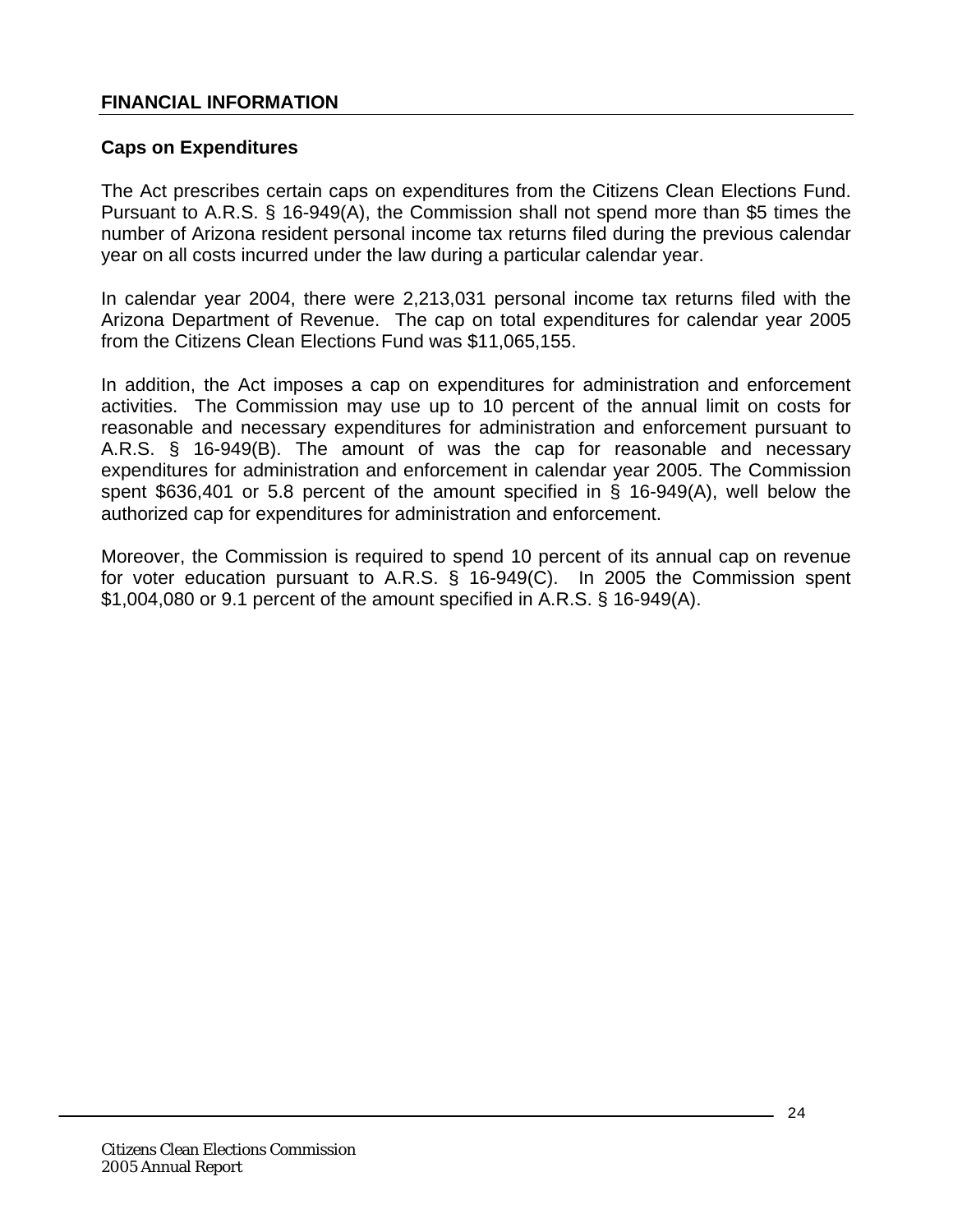# **FINANCIAL INFORMATION**

Sources of Revenue Citizens Clean Elections Fund AFIS Fund Number 2425 For calendar year 2005 (Unaudited)

 $\overline{\Gamma}$ 

| <b>FINES, FORFIETURES &amp; PENALTIES</b> |              |
|-------------------------------------------|--------------|
| Court Assessments <sup>1</sup>            | \$8,398,926  |
| Commission Assessments <sup>2</sup>       | \$33,664     |
|                                           |              |
| OTHER REVENUE                             |              |
| \$5 Tax Reduction Check-offs              | \$4,845,060  |
| <b>Tax Credit Donations</b>               | \$190,658    |
| <b>Candidate Qualifying Contributions</b> | \$11,657     |
| Miscellaneous                             | \$3,289      |
|                                           |              |
|                                           |              |
| TOTAL REVENUE                             | \$13,483,455 |

 $^1$  This line item reflects the 10% surcharge imposed on all civil and criminal fines and penalties.<br><sup>2</sup> This line item reflects Commission imposed penalties on candidates.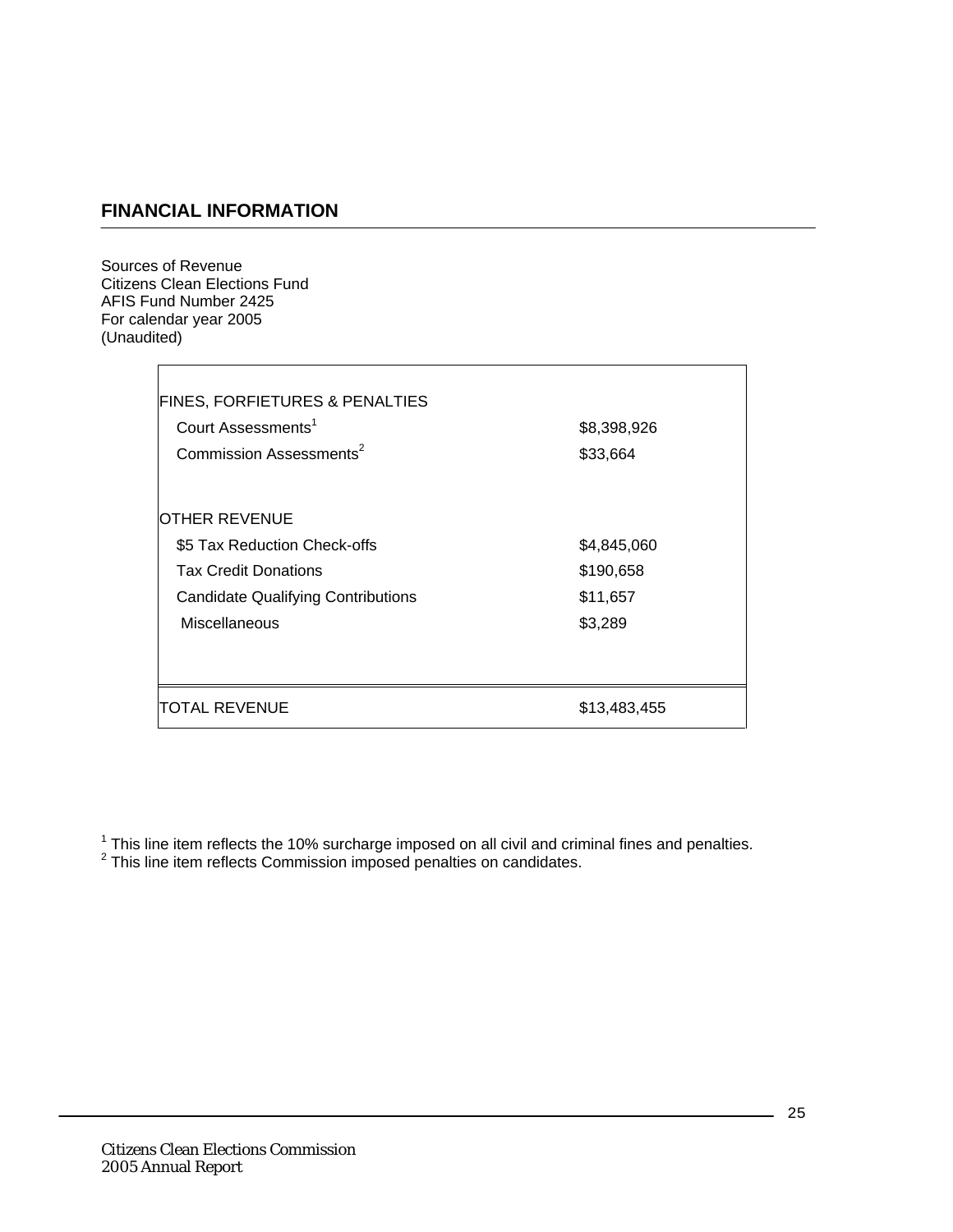|                                        | Administrative and | Voter         | Campaign     |               |  |
|----------------------------------------|--------------------|---------------|--------------|---------------|--|
|                                        | Enforcement        | Education     | <b>Funds</b> | Total         |  |
| <b>EXPENDITURES</b>                    |                    |               |              |               |  |
| lPersonal Services<br>Employee-Related | \$259,054          | \$213,554     | \$0          | \$472,609     |  |
| Expenditures                           | 55,013             | 50,436        | 0            | 105,449       |  |
| Professional & Outside                 |                    |               |              |               |  |
| Services                               | 190,910            | 641,922       | 0            | 832,832       |  |
| <b>Travel In-State</b>                 | 9,853              | 1,516         | 0            | 11,368        |  |
| <b>Travel Out-of-State</b>             | 499                | 2,702         | 0            | 3,201         |  |
| Aid to Individuals and                 |                    |               |              |               |  |
| Organizations                          | 0                  | $\Omega$      | (15,089)     | (15,089)      |  |
| Other Operating                        |                    |               |              |               |  |
| <b>Expenditures</b>                    | 118,465            | 93,919        | $\Omega$     | 212,384       |  |
| Capital Equipment                      | 0                  | 0             |              | 0             |  |
| Non-Capital Equipment                  | 2,607              | 31            | 0            | 2,638         |  |
|                                        |                    |               |              |               |  |
| TOTAL EXPENDITURES*                    | (\$636,401         | (\$1,004,080) | \$1(15,089)  | (\$1,625,392) |  |

\*Total does not reflect the \$973,887 dollars given to the State General Fund pursuant to A.R.S. § 16954(d). Whenever the Commission determines that the fund contains more monies than the Commission determines that is required to meet current debts plus expected expenses, under the assumption that expected expenses will be at the expenditure limit in A.R.S. § 16-949 (A), and taking into account the projections of collections, the Commission shall designate such monies as excess monies and so notify the state treasurer, who shall thereupon return the excess monies to the general fund.